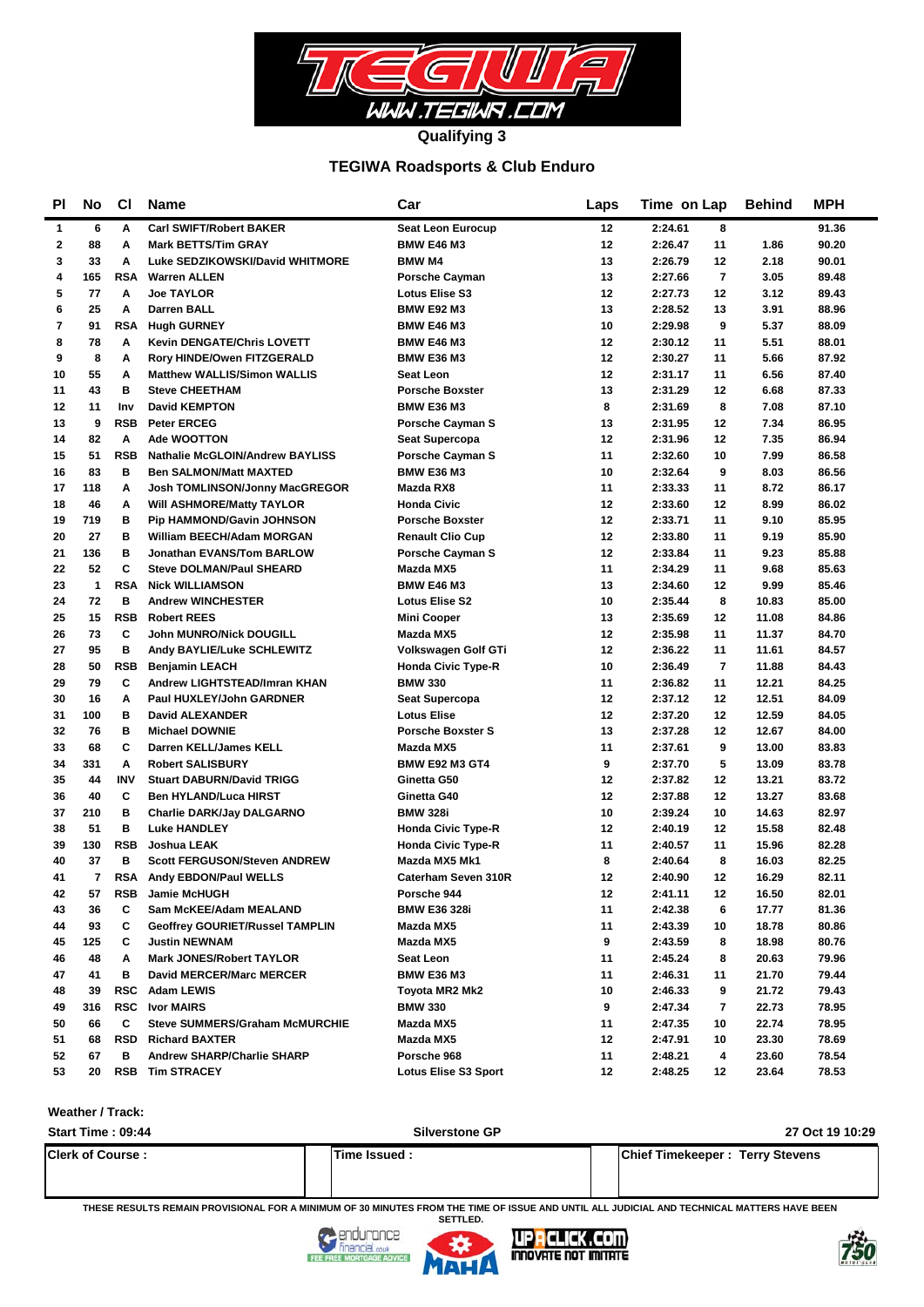| <b>PI</b> | No  | <b>CI</b>  | <b>Name</b>                                        | Car                       | Laps | Time on Lap   |              | <b>Behind</b> | <b>MPH</b> |
|-----------|-----|------------|----------------------------------------------------|---------------------------|------|---------------|--------------|---------------|------------|
| 54        | 19  | <b>RSD</b> | Tony HOBBS/Jon HOBBS                               | <b>Peugeot 106 Rallye</b> | 11   | 2:48.41       | 11           | 23.80         | 78.45      |
| 55        | 213 | <b>RSD</b> | Daniel COGSWELL                                    | Nissan Almera GTi         | 11   | 2:49.28       | 11           | 24.67         | 78.05      |
| 56        | 152 | в          | Carl CAVERS/Ian HUMPHIS - NO<br><b>TRANSPONDER</b> | Lotus Elise S2            | 2    | 2:49.35       | 1            | 24.74         | 78.02      |
| 57        | 64  | <b>RSC</b> | Simon WALKER/Josh HARMER                           | Ginetta G40               | 9    | 2:51.26       | 8            | 26.65         | 77.15      |
| 58        | 178 | <b>RSC</b> | <b>Pete SEELY</b>                                  | Tovota MR2 Mk2            | 4    | 2:51.37       | $\mathbf{2}$ | 26.76         | 77.10      |
| 59        | 189 | в          | Andy RACE/Dean COOK                                | <b>TVR Griffith</b>       | 7    | 2:52.71       | 7            | 28.10         | 76.50      |
| 60        | 280 | <b>RSD</b> | <b>Ken ADLARD/Wil ARIF</b>                         | Alfa Romeo 145            | 10   | 2:53.75       | 5            | 29.14         | 76.04      |
| 61        | 132 | <b>RSB</b> | <b>Mike RAYNER</b>                                 | <b>Lotus Elise S1</b>     | 11   | 2:54.73       | 11           | 30.12         | 75.61      |
| 62        | 148 | <b>RSC</b> | Mike NASH/Jeremy BOUCKLEY                          | Tovota MR2 Mk2            | 10   | 2:55.20       | 8            | 30.59         | 75.41      |
| 63        | 118 | <b>RSC</b> | <b>Robert QUANTRELL/John MARLOW</b>                | <b>Renault Clio 182</b>   | 6    | 2:56.66       | 6            | 32.05         | 74.79      |
| 64        | 22  | <b>RSD</b> | <b>Chris FANTANA/Nick RAMSDEN</b>                  | Mazda MX5 MK1             | 11   | 2:56.83       | 10           | 32.22         | 74.72      |
| 65        | 172 | <b>RSC</b> | <b>Christopher HEATHCOTE</b>                       | <b>Renault Clio 200</b>   | 7    | 2:59.27       | 6            | 34.66         | 73.70      |
| 66        | 111 | <b>RSD</b> | <b>Joshua HARMER</b>                               | <b>BMW 116i</b>           | 10   | 10<br>3:00.87 |              | 36.26         | 73.05      |
| 67        | 49  | в          | <b>Rob BOSTON/William STACEY</b>                   | Lotus Elise               |      | 3:01.27       |              | 36.66         | 72.89      |

#### **Not-Seen**

|  | 146 Inv Michael PENSAVALLE | <b>BMW M3</b>             |
|--|----------------------------|---------------------------|
|  | 32 A Leon BIDGWAY          | Lotus Exige               |
|  | 49 RSB William STACEY      | <b>Lotus Elise</b>        |
|  | 5 RSA David VINCENT        | <b>Honda Civic Type-R</b> |
|  |                            |                           |

**Weather / Track:** 

**Start Time : 09:44 Silverstone GP 27 Oct 19 10:29**

裔

| .                       |  |               |  |                                        |  |  |  |  |  |  |  |  |
|-------------------------|--|---------------|--|----------------------------------------|--|--|--|--|--|--|--|--|
| <b>Clerk of Course:</b> |  | Time Issued . |  | <b>Chief Timekeeper: Terry Stevens</b> |  |  |  |  |  |  |  |  |
|                         |  |               |  |                                        |  |  |  |  |  |  |  |  |

**THESE RESULTS REMAIN PROVISIONAL FOR A MINIMUM OF 30 MINUTES FROM THE TIME OF ISSUE AND UNTIL ALL JUDICIAL AND TECHNICAL MATTERS HAVE BEEN SETTLED.**



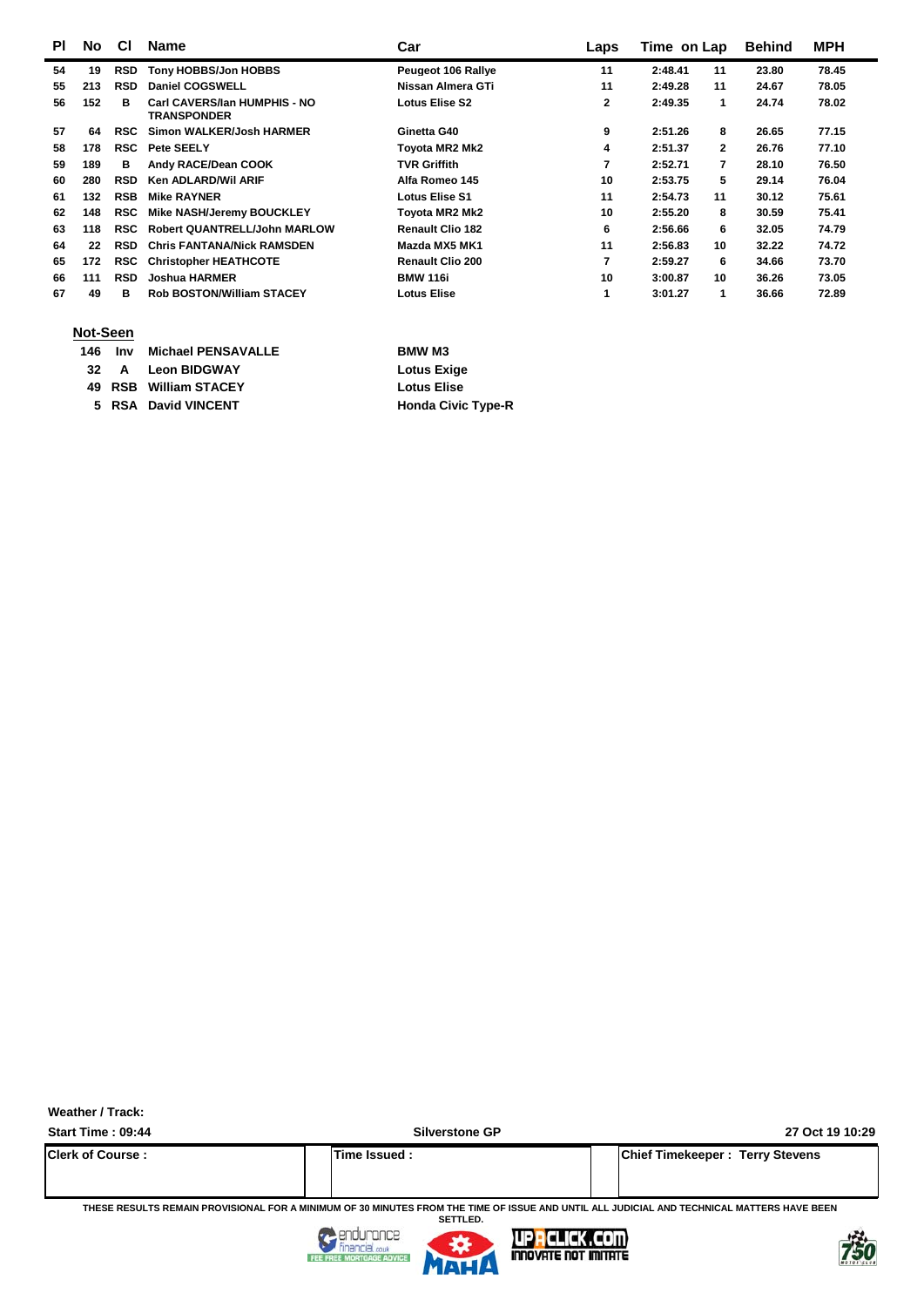## **TEGIWA Roadsports & Club Enduro**

### **LAP TIMES - Qualifying 3**

| $\mathbf 1$    | <b>Nick WILLIAMSON</b>      |                                                                                                                             |                                               |                                |                                |                                                                                                                                                                                                                                                                                                                                    |                   |                         |                                                                        |                           |                                           |  |  |  |  |
|----------------|-----------------------------|-----------------------------------------------------------------------------------------------------------------------------|-----------------------------------------------|--------------------------------|--------------------------------|------------------------------------------------------------------------------------------------------------------------------------------------------------------------------------------------------------------------------------------------------------------------------------------------------------------------------------|-------------------|-------------------------|------------------------------------------------------------------------|---------------------------|-------------------------------------------|--|--|--|--|
|                | Lap<br>11                   | $1 \t 2 \t 3$<br>1 2:58.80<br>2:36.80                                                                                       | 2:48.03<br>2:34.60                            | 2:46.73<br>2:35.21             |                                | 2:43.25 2:41.51                                                                                                                                                                                                                                                                                                                    | 4 5 6 7           |                         | 8<br>2:40.96 2:39.97 2:38.07                                           | $\overline{9}$<br>2:37.59 | $\blacksquare$ 10<br>2:35.41              |  |  |  |  |
| 6              |                             | <b>Carl SWIFT</b>                                                                                                           |                                               |                                |                                |                                                                                                                                                                                                                                                                                                                                    |                   |                         |                                                                        |                           |                                           |  |  |  |  |
|                | Lap                         | $\sim$ 1<br>12:46.42<br>11 2:24.82                                                                                          | $2^{\circ}$<br>2:37.71                        | $\sim$ 3                       |                                | $\overline{4}$ and $\overline{4}$ and $\overline{4}$ and $\overline{4}$ and $\overline{4}$ and $\overline{4}$ and $\overline{4}$ and $\overline{4}$ and $\overline{4}$ and $\overline{4}$ and $\overline{4}$ and $\overline{4}$ and $\overline{4}$ and $\overline{4}$ and $\overline{4}$ and $\overline{4}$ and $\overline{4}$ and | $5 \t\t 6 \t\t 7$ |                         | $8 -$<br>2:35.95  2:32.55  2:53.23  5:52.87  2:26.45  2:28.24  2:24.61 | 9<br>2:25.32              | $\sim$ 10<br>2:29.20                      |  |  |  |  |
| $\overline{7}$ |                             | <b>Andy EBDON</b>                                                                                                           |                                               |                                |                                |                                                                                                                                                                                                                                                                                                                                    |                   |                         |                                                                        |                           |                                           |  |  |  |  |
|                | Lap<br>$1 \quad \Box$<br>11 | $\sim$ $\sim$ 1.<br>3:01.79<br>2:42.99                                                                                      | 2:51.76<br>2:40.90                            | 2:49.79                        | 2 3 4 5 6 7<br>2:47.01 2:56.58 |                                                                                                                                                                                                                                                                                                                                    |                   |                         | 4:30.57  2:45.81  2:43.98                                              | $8 - 1$<br>2:43.34        | $9 \qquad \qquad 10$<br>2:52.23           |  |  |  |  |
| 8              | <b>Rory HINDE</b>           |                                                                                                                             |                                               |                                |                                |                                                                                                                                                                                                                                                                                                                                    |                   |                         |                                                                        |                           |                                           |  |  |  |  |
|                | Lap                         | $\sim$ 1<br>1 2:55.01<br>11 2:30.27                                                                                         | $\overline{\mathbf{2}}$<br>2:39.20<br>2:30.44 | 3 <sup>7</sup>                 | $\sim$ 4                       |                                                                                                                                                                                                                                                                                                                                    | $5 \t\t 6 \t\t 7$ |                         | $8 -$<br>2:36.74 2:34.14 2:42.78 4:53.45 2:36.37 2:35.63               | 3:13.84                   | 10 <sub>1</sub><br>$9^{\circ}$<br>3:31.44 |  |  |  |  |
| 9              | <b>Peter ERCEG</b>          |                                                                                                                             |                                               |                                |                                |                                                                                                                                                                                                                                                                                                                                    |                   |                         |                                                                        |                           |                                           |  |  |  |  |
|                | Lap<br>11                   | $\sim$ 1.000 $\pm$ 1.000 $\pm$<br>$1 \t3:13.45$<br>2:39.94                                                                  | 2:54.45<br>2:31.95                            | 2:50.13<br>2:58.76             | 2 3 4 5 6 7                    | 2:44.38 2:47.34                                                                                                                                                                                                                                                                                                                    |                   |                         | $8 -$<br>2:42.17 2:41.77 2:43.90                                       | 2:39.54                   | $9 \t 10$<br>2:36.47                      |  |  |  |  |
| 11             |                             | <b>David KEMPTON</b>                                                                                                        |                                               |                                |                                |                                                                                                                                                                                                                                                                                                                                    |                   |                         |                                                                        |                           |                                           |  |  |  |  |
|                |                             | Lap 1<br>12:44.12                                                                                                           | 2:41.66                                       | $2 \qquad \qquad 3$<br>2:53.93 | 8:09.07 2:34.61                |                                                                                                                                                                                                                                                                                                                                    | 4 5 6 7           | 2:43.00 5:22.81 2:31.69 | 8                                                                      | $9^{\circ}$               | 10                                        |  |  |  |  |
| 15             |                             | <b>Robert REES</b>                                                                                                          |                                               |                                |                                |                                                                                                                                                                                                                                                                                                                                    |                   |                         |                                                                        |                           |                                           |  |  |  |  |
|                | Lap<br>11                   | 1 2 3 4 5 6 7 8<br>1 2:59.15<br>2:36.96                                                                                     | 2:47.84<br>2:35.69                            | 2:47.04<br>2:36.31             |                                | 2:43.07 2:42.24                                                                                                                                                                                                                                                                                                                    | 2:41.80           | 2:40.80                 | 2:38.28                                                                | 9<br>2:39.84              | $\blacksquare$ 10<br>2:38.27              |  |  |  |  |
| 16             |                             | <b>Paul HUXLEY</b>                                                                                                          |                                               |                                |                                |                                                                                                                                                                                                                                                                                                                                    |                   |                         |                                                                        |                           |                                           |  |  |  |  |
|                | Lap                         | 1 2 3 4 5 6 7 8 9 10<br>1 3:02.63 2:56.04 3:59.33 2:43.08 2:42.25 2:42.43 2:37.35 2:38.18 2:38.80<br>11 2:37.31 2:37.12     |                                               |                                |                                |                                                                                                                                                                                                                                                                                                                                    |                   |                         |                                                                        |                           | 2:38.84                                   |  |  |  |  |
| 19             |                             | <b>Tony HOBBS</b>                                                                                                           |                                               |                                |                                |                                                                                                                                                                                                                                                                                                                                    |                   |                         |                                                                        |                           |                                           |  |  |  |  |
|                |                             | Lap 1 2 3 4 5 6 7 8 9 10<br>1 3:06.29 3:01.71 3:02.50 3:07.04 4:41.95 2:58.74 2:52.80 2:51.90 2:50.41 2:52.89<br>11 2:48.41 |                                               |                                |                                |                                                                                                                                                                                                                                                                                                                                    |                   |                         |                                                                        |                           |                                           |  |  |  |  |
| 20             |                             | <b>Tim STRACEY</b>                                                                                                          |                                               |                                |                                |                                                                                                                                                                                                                                                                                                                                    |                   |                         |                                                                        |                           |                                           |  |  |  |  |
|                | Lap                         | 1 2 3 4 5 6 7 8 9 10<br>1 3:09.45 3:01.32 3:03.17 3:02.26 3:01.30 3:00.86 2:56.51 2:54.73 2:56.47 2:57.86<br>11 2:53.09     | 2:48.25                                       |                                |                                |                                                                                                                                                                                                                                                                                                                                    |                   |                         |                                                                        |                           |                                           |  |  |  |  |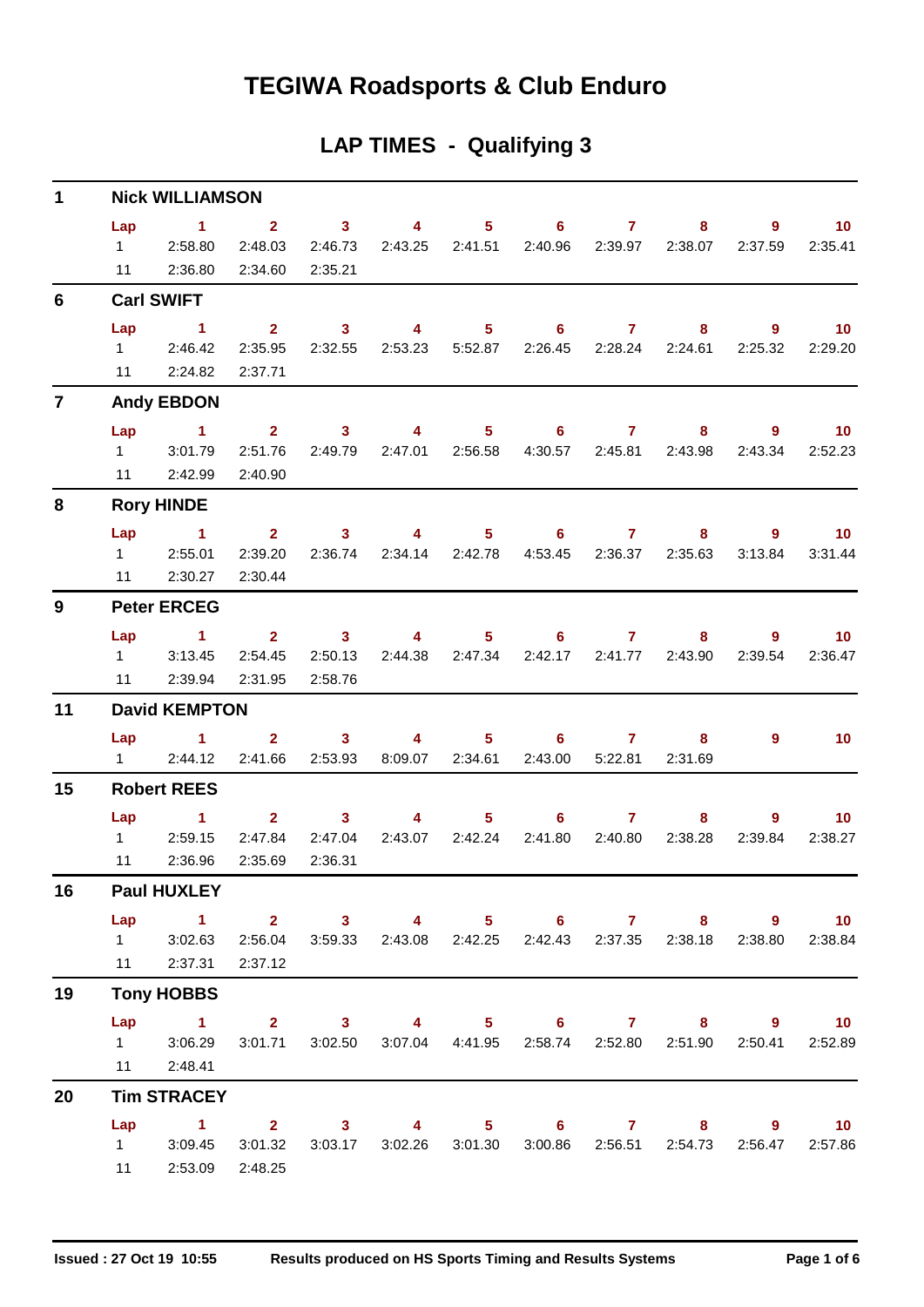| 22 |                                                                             | <b>Chris FANTANA</b>                                                              |                         |                     |                                                                        |                                                                                                                                                                                                                                                                                                                                    |                                                         |                         |                                             |             |                                |
|----|-----------------------------------------------------------------------------|-----------------------------------------------------------------------------------|-------------------------|---------------------|------------------------------------------------------------------------|------------------------------------------------------------------------------------------------------------------------------------------------------------------------------------------------------------------------------------------------------------------------------------------------------------------------------------|---------------------------------------------------------|-------------------------|---------------------------------------------|-------------|--------------------------------|
|    | Lap                                                                         | $\sim$ 1                                                                          |                         |                     | $2 \qquad 3 \qquad 4 \qquad 5 \qquad 6 \qquad 7$                       |                                                                                                                                                                                                                                                                                                                                    |                                                         |                         |                                             |             | $9^{\circ}$<br>10 <sup>°</sup> |
|    |                                                                             | 3:16.44                                                                           | 3:09.53                 |                     | 3:03.83  3:04.04  3:08.25  4:44.18  2:59.44  2:58.35                   |                                                                                                                                                                                                                                                                                                                                    |                                                         |                         |                                             | 3:01.69     | 2:56.83                        |
|    |                                                                             | 11 2:58.50                                                                        |                         |                     |                                                                        |                                                                                                                                                                                                                                                                                                                                    |                                                         |                         |                                             |             |                                |
| 25 | $1 \quad \blacksquare$<br>Lap<br>Lap<br>$1 \quad \Box$<br>Lap<br>Lap<br>Lap | <b>Darren BALL</b>                                                                |                         |                     |                                                                        |                                                                                                                                                                                                                                                                                                                                    |                                                         |                         |                                             |             |                                |
|    |                                                                             | $\sim$ 1.                                                                         |                         | $2 \t 3$            |                                                                        |                                                                                                                                                                                                                                                                                                                                    | 4 5 6 7 8 9 10                                          |                         |                                             |             |                                |
|    |                                                                             | 1 2:53.40                                                                         | 2:49.57                 | 2:45.56             |                                                                        |                                                                                                                                                                                                                                                                                                                                    | 2:39.06 2:37.15 2:33.45 2:35.82 2:31.62 2:30.28 2:32.72 |                         |                                             |             |                                |
|    |                                                                             | 11 2:32.52 2:30.52 2:28.52                                                        |                         |                     |                                                                        |                                                                                                                                                                                                                                                                                                                                    |                                                         |                         |                                             |             |                                |
| 27 |                                                                             | <b>William BEECH</b>                                                              |                         |                     |                                                                        |                                                                                                                                                                                                                                                                                                                                    |                                                         |                         |                                             |             |                                |
|    |                                                                             | 1 2 3 4 5 6 7 8                                                                   |                         |                     |                                                                        |                                                                                                                                                                                                                                                                                                                                    |                                                         |                         |                                             |             | $9 \t 10$                      |
|    |                                                                             | 3:03.83                                                                           | 2:54.11                 |                     | 2:50.08 2:44.64 2:44.88                                                |                                                                                                                                                                                                                                                                                                                                    |                                                         |                         | 2:43.56 2:50.74 4:46.33                     | 2:37.86     | 2:37.30                        |
|    |                                                                             | 11 2:33.80 2:42.62                                                                |                         |                     |                                                                        |                                                                                                                                                                                                                                                                                                                                    |                                                         |                         |                                             |             |                                |
| 33 |                                                                             | <b>Luke SEDZIKOWSKI</b>                                                           |                         |                     |                                                                        |                                                                                                                                                                                                                                                                                                                                    |                                                         |                         |                                             |             |                                |
|    |                                                                             | $\sim$ 1                                                                          | $\overline{\mathbf{a}}$ | $\sim$ 3            |                                                                        |                                                                                                                                                                                                                                                                                                                                    | 4 5 6 7 8 9 10                                          |                         |                                             |             |                                |
|    |                                                                             | 1 2:45.13 2:37.70                                                                 |                         | 2:33.12             |                                                                        |                                                                                                                                                                                                                                                                                                                                    |                                                         |                         | 2:44.12  4:00.94  2:32.07  2:30.50  2:34.24 |             |                                |
|    |                                                                             | 11 2:31.44 2:26.79                                                                |                         | 2:28.18             |                                                                        |                                                                                                                                                                                                                                                                                                                                    |                                                         |                         |                                             |             |                                |
| 36 |                                                                             | <b>Sam McKEE</b>                                                                  |                         |                     |                                                                        |                                                                                                                                                                                                                                                                                                                                    |                                                         |                         |                                             |             |                                |
|    |                                                                             | $\sim$ $\sim$ 1                                                                   |                         |                     | 2 3 4 5 6 7 8                                                          |                                                                                                                                                                                                                                                                                                                                    |                                                         |                         |                                             |             | $9 \t 10$                      |
|    |                                                                             | 1 2:54.62                                                                         | 2:44.78                 | 2:45.68             |                                                                        |                                                                                                                                                                                                                                                                                                                                    |                                                         |                         | 2:42.38 3:07.34 5:15.11                     | 2:49.66     | 2:48.12                        |
|    |                                                                             | 11 2:47.72                                                                        |                         |                     |                                                                        |                                                                                                                                                                                                                                                                                                                                    |                                                         |                         |                                             |             |                                |
| 37 |                                                                             | <b>Scott FERGUSON</b>                                                             |                         |                     |                                                                        |                                                                                                                                                                                                                                                                                                                                    |                                                         |                         |                                             |             |                                |
|    |                                                                             | Lap 1                                                                             |                         |                     | $2 \qquad 3 \qquad 4 \qquad 5 \qquad 6 \qquad 7$                       |                                                                                                                                                                                                                                                                                                                                    |                                                         |                         | 8.                                          | 9           | 10 <sup>°</sup>                |
|    |                                                                             | 1 2:58.75 2:51.16 2:53.94 2:46.15 2:44.41                                         |                         |                     |                                                                        |                                                                                                                                                                                                                                                                                                                                    |                                                         | 2:43.47 2:43.19 2:40.64 |                                             |             |                                |
| 39 |                                                                             | <b>Adam LEWIS</b>                                                                 |                         |                     |                                                                        |                                                                                                                                                                                                                                                                                                                                    |                                                         |                         |                                             |             |                                |
|    |                                                                             | $Lap \t1$                                                                         |                         | $2 \qquad \qquad 3$ |                                                                        | $\overline{4}$ and $\overline{4}$ and $\overline{4}$ and $\overline{4}$ and $\overline{4}$ and $\overline{4}$ and $\overline{4}$ and $\overline{4}$ and $\overline{4}$ and $\overline{4}$ and $\overline{4}$ and $\overline{4}$ and $\overline{4}$ and $\overline{4}$ and $\overline{4}$ and $\overline{4}$ and $\overline{4}$ and | $5 \t\t 6 \t\t 7$                                       |                         | 8                                           | $9^{\circ}$ | 10                             |
|    |                                                                             | 1 3:05.58 2:54.88 2:59.40 2:56.36 2:52.79                                         |                         |                     |                                                                        |                                                                                                                                                                                                                                                                                                                                    | 2:49.57                                                 |                         | 3:01.19 9:08.74                             | 2:46.33     | 2:46.88                        |
| 40 |                                                                             | <b>Ben HYLAND</b>                                                                 |                         |                     |                                                                        |                                                                                                                                                                                                                                                                                                                                    |                                                         |                         |                                             |             |                                |
|    |                                                                             | 1 2 3 4 5 6 7 8 9 10                                                              |                         |                     |                                                                        |                                                                                                                                                                                                                                                                                                                                    |                                                         |                         |                                             |             |                                |
|    |                                                                             | 1 2:57.41 2:50.86 2:52.45 2:51.50 4:11.16 2:42.88 2:44.77 2:41.89 2:41.11 2:39.49 |                         |                     |                                                                        |                                                                                                                                                                                                                                                                                                                                    |                                                         |                         |                                             |             |                                |
|    |                                                                             | 11 2:38.24 2:37.88                                                                |                         |                     |                                                                        |                                                                                                                                                                                                                                                                                                                                    |                                                         |                         |                                             |             |                                |
| 41 |                                                                             | <b>David MERCER</b>                                                               |                         |                     |                                                                        |                                                                                                                                                                                                                                                                                                                                    |                                                         |                         |                                             |             |                                |
|    |                                                                             | Lap 1 2 3 4 5 6 7 8 9 10                                                          |                         |                     |                                                                        |                                                                                                                                                                                                                                                                                                                                    |                                                         |                         |                                             |             |                                |
|    |                                                                             | 1 3:09.65 3:02.10 2:59.56 2:54.21 2:51.90 2:54.94 2:57.35 2:53.90 2:46.50 2:50.34 |                         |                     |                                                                        |                                                                                                                                                                                                                                                                                                                                    |                                                         |                         |                                             |             |                                |
|    |                                                                             | 11 2:46.31                                                                        |                         |                     |                                                                        |                                                                                                                                                                                                                                                                                                                                    |                                                         |                         |                                             |             |                                |
| 43 |                                                                             | <b>Steve CHEETHAM</b>                                                             |                         |                     |                                                                        |                                                                                                                                                                                                                                                                                                                                    |                                                         |                         |                                             |             |                                |
|    |                                                                             | Lap 1 2 3 4 5 6 7 8 9 10                                                          |                         |                     |                                                                        |                                                                                                                                                                                                                                                                                                                                    |                                                         |                         |                                             |             |                                |
|    |                                                                             | 1 2:53.31 2:42.53 2:40.62 2:40.30 2:40.16 2:40.28 2:36.09 2:38.15 2:39.70 2:36.76 |                         |                     |                                                                        |                                                                                                                                                                                                                                                                                                                                    |                                                         |                         |                                             |             |                                |
|    |                                                                             | 11 2:33.35 2:31.29 2:36.45                                                        |                         |                     |                                                                        |                                                                                                                                                                                                                                                                                                                                    |                                                         |                         |                                             |             |                                |
| 44 |                                                                             | <b>Stuart DABURN</b>                                                              |                         |                     |                                                                        |                                                                                                                                                                                                                                                                                                                                    |                                                         |                         |                                             |             |                                |
|    |                                                                             | Lap 1 2 3 4 5 6 7 8 9 10<br>1 3:06.02 2:46.60                                     |                         |                     | 2:41.71  2:40.33  2:38.79  2:41.19  2:48.01  5:02.86  2:44.54  2:40.52 |                                                                                                                                                                                                                                                                                                                                    |                                                         |                         |                                             |             |                                |
|    |                                                                             | 11 2:39.72 2:37.82                                                                |                         |                     |                                                                        |                                                                                                                                                                                                                                                                                                                                    |                                                         |                         |                                             |             |                                |
|    |                                                                             |                                                                                   |                         |                     |                                                                        |                                                                                                                                                                                                                                                                                                                                    |                                                         |                         |                                             |             |                                |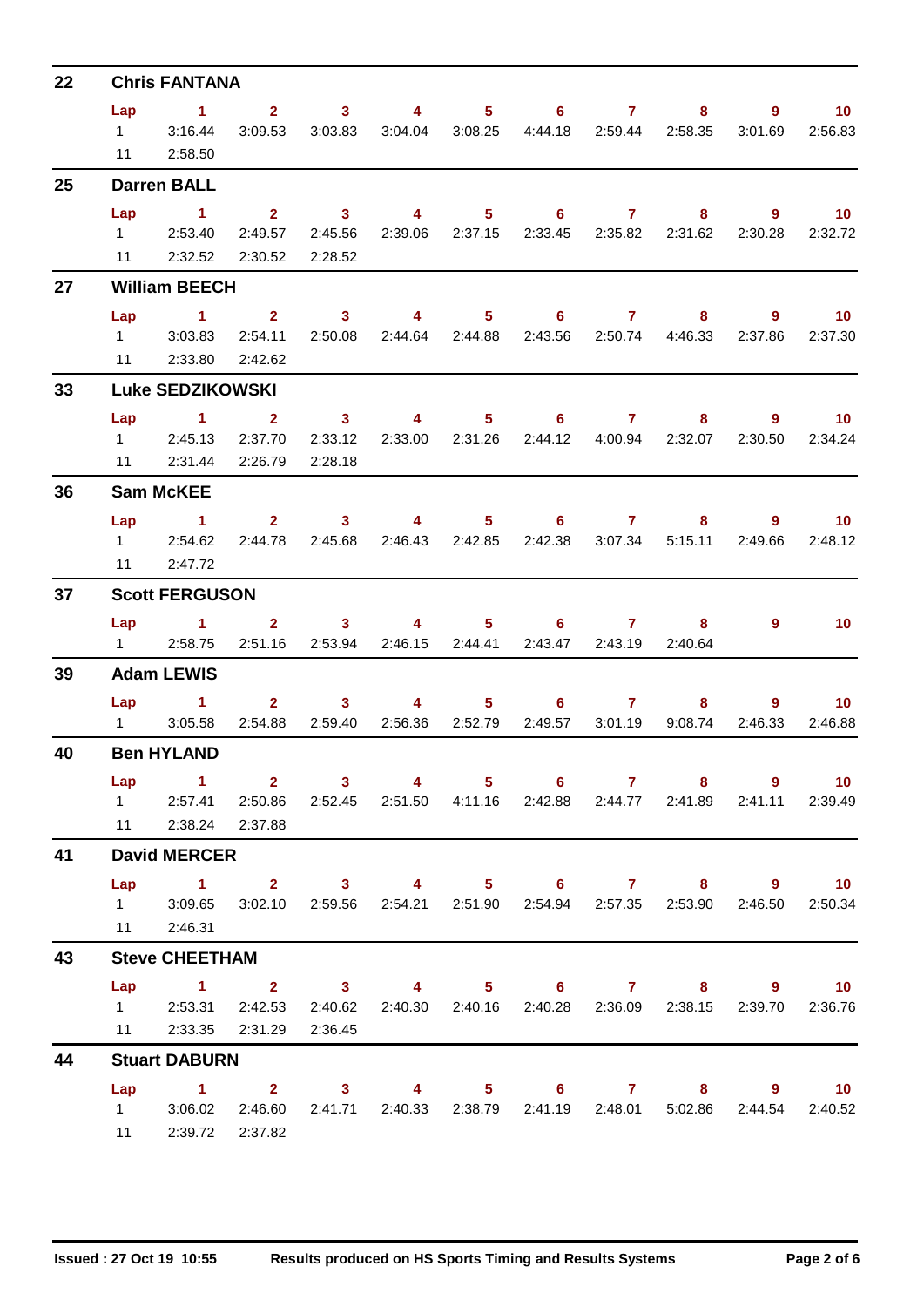| 46 |                       | <b>WIII ASHMORE</b>                                                                                   |                         |                                                                                                                                                                                                                                                                                                                                                                                                                         |                                            |         |                   |                                  |                              |                |                               |
|----|-----------------------|-------------------------------------------------------------------------------------------------------|-------------------------|-------------------------------------------------------------------------------------------------------------------------------------------------------------------------------------------------------------------------------------------------------------------------------------------------------------------------------------------------------------------------------------------------------------------------|--------------------------------------------|---------|-------------------|----------------------------------|------------------------------|----------------|-------------------------------|
|    | Lap                   | $\sim$ 1                                                                                              | $\overline{\mathbf{2}}$ | $\overline{3}$ 4                                                                                                                                                                                                                                                                                                                                                                                                        |                                            |         | $5 \t\t 6 \t\t 7$ |                                  | 8 <sub>1</sub>               | 9              | $\blacksquare$ 10             |
|    | $1 \quad \Box$        | 3:25.22                                                                                               | 3:00.83                 |                                                                                                                                                                                                                                                                                                                                                                                                                         | 2:57.22 2:52.99 3:08.93                    |         |                   |                                  | 4:13.02  2:39.36  2:41.43    | 2:40.31        | 2:34.43                       |
|    | 11                    | 2:34.25                                                                                               | 2:33.60                 |                                                                                                                                                                                                                                                                                                                                                                                                                         |                                            |         |                   |                                  |                              |                |                               |
| 48 |                       | <b>Mark JONES</b>                                                                                     |                         |                                                                                                                                                                                                                                                                                                                                                                                                                         |                                            |         |                   |                                  |                              |                |                               |
|    | Lap<br>$1 \quad \Box$ | $\sim$ 1<br>3:00.68                                                                                   | $\mathbf{2}$<br>2:51.62 | $\sim$ 3<br>3:19.40                                                                                                                                                                                                                                                                                                                                                                                                     | $\overline{4}$<br>2:52.56  2:46.79         |         | $5 \t\t 6$        | $\mathbf{7}$<br>2:57.71  4:27.92 | 8<br>2:45.24                 | 9<br>2:49.63   | 10<br>3:00.08                 |
|    |                       | 11 2:47.23                                                                                            |                         |                                                                                                                                                                                                                                                                                                                                                                                                                         |                                            |         |                   |                                  |                              |                |                               |
| 49 |                       | <b>Rob BOSTON</b>                                                                                     |                         |                                                                                                                                                                                                                                                                                                                                                                                                                         |                                            |         |                   |                                  |                              |                |                               |
|    | Lap                   | $\sim$ 1.                                                                                             |                         |                                                                                                                                                                                                                                                                                                                                                                                                                         | $2 \qquad 3 \qquad 4$                      |         | $5 \t\t 6 \t\t 7$ |                                  | 8                            | $\overline{9}$ | 10                            |
|    |                       | $1 \quad 3:01.27$                                                                                     |                         |                                                                                                                                                                                                                                                                                                                                                                                                                         |                                            |         |                   |                                  |                              |                |                               |
| 50 |                       | <b>Benjamin LEACH</b>                                                                                 |                         |                                                                                                                                                                                                                                                                                                                                                                                                                         |                                            |         |                   |                                  |                              |                |                               |
|    |                       | Lap 1 2 3                                                                                             |                         |                                                                                                                                                                                                                                                                                                                                                                                                                         | $\sim$ 4                                   |         | $5 \t\t 6 \t\t 7$ |                                  | 8                            | $\overline{9}$ | $\blacksquare$ 10             |
|    | $1 \quad \Box$        | 3:02.99                                                                                               | 2:59.32                 | 4:56.44                                                                                                                                                                                                                                                                                                                                                                                                                 | 2:45.97 2:42.09                            |         |                   | 2:39.89 2:36.49                  | 2:38.32                      | 2:52.99        | 8:47.06                       |
| 51 |                       | <b>Luke HANDLEY</b>                                                                                   |                         |                                                                                                                                                                                                                                                                                                                                                                                                                         |                                            |         |                   |                                  |                              |                |                               |
|    | Lap                   | $\blacktriangleleft$<br>1 2:56.97                                                                     | 2:50.15                 | $\overline{\mathbf{2}}$ and $\overline{\mathbf{2}}$ and $\overline{\mathbf{2}}$ and $\overline{\mathbf{2}}$ and $\overline{\mathbf{2}}$ and $\overline{\mathbf{2}}$ and $\overline{\mathbf{2}}$ and $\overline{\mathbf{2}}$ and $\overline{\mathbf{2}}$ and $\overline{\mathbf{2}}$ and $\overline{\mathbf{2}}$ and $\overline{\mathbf{2}}$ and $\overline{\mathbf{2}}$ and $\overline{\mathbf{2}}$ a<br>3 <sup>1</sup> | $\sim$ 4 $\sim$<br>2:49.38 2:47.36 2:45.90 |         | $5 \t\t 6 \t\t 7$ |                                  | 8<br>2:46.54 2:43.70 2:43.63 | 2:48.53        | $9$ and $10$<br>10<br>3:48.56 |
|    |                       | 11 2:40.74 2:40.19                                                                                    |                         |                                                                                                                                                                                                                                                                                                                                                                                                                         |                                            |         |                   |                                  |                              |                |                               |
| 51 |                       | <b>Nathalie McGLOIN</b>                                                                               |                         |                                                                                                                                                                                                                                                                                                                                                                                                                         |                                            |         |                   |                                  |                              |                |                               |
|    | Lap                   | $\sim$ 1                                                                                              | $\overline{\mathbf{2}}$ |                                                                                                                                                                                                                                                                                                                                                                                                                         | $3 \t 4$                                   |         | $5 \t\t 6 \t\t 7$ |                                  | $8 -$                        | 9              | $\sim$ 10                     |
|    | $1 \quad \Box$        | 3:03.84                                                                                               | 2:53.74                 | 2:57.76                                                                                                                                                                                                                                                                                                                                                                                                                 | 3:00.89                                    | 5:29.21 |                   | 2:38.26 2:36.68                  | 2:38.81                      | 2:34.56        | 2:32.60                       |
|    | 11                    | 2:49.51                                                                                               |                         |                                                                                                                                                                                                                                                                                                                                                                                                                         |                                            |         |                   |                                  |                              |                |                               |
| 52 |                       | <b>Steve DOLMAN</b>                                                                                   |                         |                                                                                                                                                                                                                                                                                                                                                                                                                         |                                            |         |                   |                                  |                              |                |                               |
|    | Lap                   | 1.                                                                                                    | $2^{\circ}$             | 3 <sub>1</sub>                                                                                                                                                                                                                                                                                                                                                                                                          | 4                                          | $5 -$   | 6                 | $\mathbf{7}$                     | 8                            | 9              | 10                            |
|    | 11                    | 1 3:11.27 2:52.78 2:46.73 2:50.05 2:46.98<br>2:34.29                                                  |                         |                                                                                                                                                                                                                                                                                                                                                                                                                         |                                            |         |                   |                                  | 2:58.93  4:47.70  2:38.26    | 2:37.21        | 2:35.39                       |
| 55 |                       | <b>Matthew WALLIS</b>                                                                                 |                         |                                                                                                                                                                                                                                                                                                                                                                                                                         |                                            |         |                   |                                  |                              |                |                               |
|    | Lap                   | $\sim$ $\sim$ 1.                                                                                      | 2 3 4 5 6 7 8 9 10      |                                                                                                                                                                                                                                                                                                                                                                                                                         |                                            |         |                   |                                  |                              |                |                               |
|    |                       | 1 2:48.73 2:39.72 2:35.69 2:37.74 2:46.39 4:32.42 2:43.34 2:33.01 2:34.68 2:55.07                     |                         |                                                                                                                                                                                                                                                                                                                                                                                                                         |                                            |         |                   |                                  |                              |                |                               |
|    |                       | 11 2:31.17 2:37.33                                                                                    |                         |                                                                                                                                                                                                                                                                                                                                                                                                                         |                                            |         |                   |                                  |                              |                |                               |
| 57 |                       | <b>Jamie McHUGH</b>                                                                                   |                         |                                                                                                                                                                                                                                                                                                                                                                                                                         |                                            |         |                   |                                  |                              |                |                               |
|    |                       | Lap 1 2 3 4 5 6 7 8 9 10                                                                              |                         |                                                                                                                                                                                                                                                                                                                                                                                                                         |                                            |         |                   |                                  |                              |                |                               |
|    |                       | 1 3:04.49 2:55.02 2:52.12 2:50.51 2:47.46 2:47.14 2:44.83 2:45.23 2:43.26 2:46.17                     |                         |                                                                                                                                                                                                                                                                                                                                                                                                                         |                                            |         |                   |                                  |                              |                |                               |
|    |                       | 11 2:43.36 2:41.11                                                                                    |                         |                                                                                                                                                                                                                                                                                                                                                                                                                         |                                            |         |                   |                                  |                              |                |                               |
| 64 |                       | <b>Simon WALKER</b>                                                                                   |                         |                                                                                                                                                                                                                                                                                                                                                                                                                         |                                            |         |                   |                                  |                              |                |                               |
|    |                       | Lap 1 2 3 4 5 6 7 8 9 10<br>1 3:22.07 3:12.44 3:10.94 3:28.97 4:35.32 2:55.11 2:54.29 2:51.26 2:55.82 |                         |                                                                                                                                                                                                                                                                                                                                                                                                                         |                                            |         |                   |                                  |                              |                |                               |
| 66 |                       | <b>Steve SUMMERS</b>                                                                                  |                         |                                                                                                                                                                                                                                                                                                                                                                                                                         |                                            |         |                   |                                  |                              |                |                               |
|    | Lap                   | 1 2 3 4 5 6 7 8 9 10                                                                                  |                         |                                                                                                                                                                                                                                                                                                                                                                                                                         |                                            |         |                   |                                  |                              |                |                               |
|    |                       | 1 3:09.00 3:03.84 2:59.99 2:58.59 3:00.72 5:01.90 2:50.28 2:50.07 2:47.94 2:47.35                     |                         |                                                                                                                                                                                                                                                                                                                                                                                                                         |                                            |         |                   |                                  |                              |                |                               |
|    |                       | 11 2:47.71                                                                                            |                         |                                                                                                                                                                                                                                                                                                                                                                                                                         |                                            |         |                   |                                  |                              |                |                               |
| 67 |                       | <b>Andrew SHARP</b>                                                                                   |                         |                                                                                                                                                                                                                                                                                                                                                                                                                         |                                            |         |                   |                                  |                              |                |                               |
|    |                       | Lap 1 2 3 4 5 6 7 8 9 10                                                                              |                         |                                                                                                                                                                                                                                                                                                                                                                                                                         |                                            |         |                   |                                  |                              |                |                               |
|    |                       | 1 3:01.22 2:55.55 2:51.20 2:48.21 2:51.20 2:48.74 2:51.95 5:04.62 2:54.80 2:59.44                     |                         |                                                                                                                                                                                                                                                                                                                                                                                                                         |                                            |         |                   |                                  |                              |                |                               |
|    |                       | 11 3:22.68                                                                                            |                         |                                                                                                                                                                                                                                                                                                                                                                                                                         |                                            |         |                   |                                  |                              |                |                               |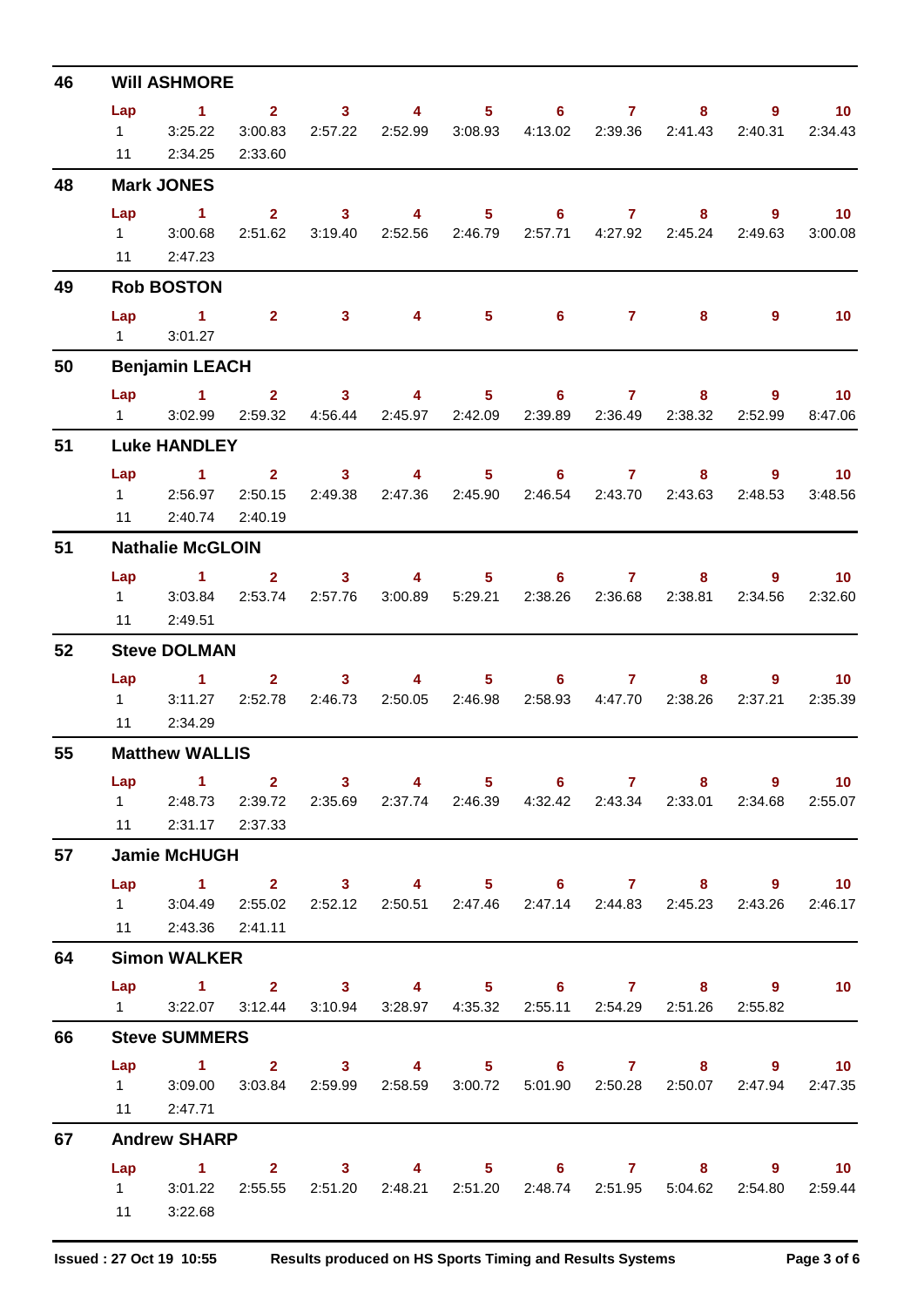| 68 |     | <b>Darren KELL</b>                                                                                     |         |                                                                                                                                                                                                                                                                                                                                                                                                       |                                     |                                                                                                                                                                                                                                                                                                                                    |                                                                 |                           |                   |                   |
|----|-----|--------------------------------------------------------------------------------------------------------|---------|-------------------------------------------------------------------------------------------------------------------------------------------------------------------------------------------------------------------------------------------------------------------------------------------------------------------------------------------------------------------------------------------------------|-------------------------------------|------------------------------------------------------------------------------------------------------------------------------------------------------------------------------------------------------------------------------------------------------------------------------------------------------------------------------------|-----------------------------------------------------------------|---------------------------|-------------------|-------------------|
|    | Lap | $\sim$ 1                                                                                               |         |                                                                                                                                                                                                                                                                                                                                                                                                       |                                     |                                                                                                                                                                                                                                                                                                                                    | $2 \qquad 3 \qquad 4 \qquad 5 \qquad 6 \qquad 7$                | 8                         | 9                 | $\blacksquare$ 10 |
|    |     | $1$ 2:58.33                                                                                            | 2:46.28 |                                                                                                                                                                                                                                                                                                                                                                                                       | 2:45.20 2:54.90 4:27.85             |                                                                                                                                                                                                                                                                                                                                    |                                                                 | 2:40.33 2:40.12 2:41.47   | 2:37.61           | 2:49.81           |
|    |     | 11 5:04.55                                                                                             |         |                                                                                                                                                                                                                                                                                                                                                                                                       |                                     |                                                                                                                                                                                                                                                                                                                                    |                                                                 |                           |                   |                   |
| 68 |     | <b>Richard BAXTER</b>                                                                                  |         |                                                                                                                                                                                                                                                                                                                                                                                                       |                                     |                                                                                                                                                                                                                                                                                                                                    |                                                                 |                           |                   |                   |
|    | Lap | $\sim$ 1 $\sim$ 2                                                                                      |         |                                                                                                                                                                                                                                                                                                                                                                                                       |                                     |                                                                                                                                                                                                                                                                                                                                    | 3 4 5 6 7 8                                                     |                           | $\overline{9}$ 10 |                   |
|    |     | 1 3:02.24                                                                                              | 2:56.30 |                                                                                                                                                                                                                                                                                                                                                                                                       |                                     |                                                                                                                                                                                                                                                                                                                                    | 2:52.46  2:52.00  2:52.39  2:52.26  3:03.95  2:48.59  2:59.48   |                           |                   | 2:47.91           |
|    |     | 11 2:49.81 2:49.73                                                                                     |         |                                                                                                                                                                                                                                                                                                                                                                                                       |                                     |                                                                                                                                                                                                                                                                                                                                    |                                                                 |                           |                   |                   |
| 72 |     | <b>Andrew WINCHESTER</b>                                                                               |         |                                                                                                                                                                                                                                                                                                                                                                                                       |                                     |                                                                                                                                                                                                                                                                                                                                    |                                                                 |                           |                   |                   |
|    |     | Lap 1 2 3 4 5 6 7 8                                                                                    |         |                                                                                                                                                                                                                                                                                                                                                                                                       |                                     |                                                                                                                                                                                                                                                                                                                                    |                                                                 |                           | - 9               | $\sim$ 10         |
|    |     | 1 2:47.38 2:43.20 2:41.06 2:43.09 2:43.31                                                              |         |                                                                                                                                                                                                                                                                                                                                                                                                       |                                     |                                                                                                                                                                                                                                                                                                                                    |                                                                 | 2:39.51  2:37.32  2:35.44 | 2:36.96           | 2:36.85           |
| 73 |     | <b>John MUNRO</b>                                                                                      |         |                                                                                                                                                                                                                                                                                                                                                                                                       |                                     |                                                                                                                                                                                                                                                                                                                                    |                                                                 |                           |                   |                   |
|    |     | Lap 1 2 3 4                                                                                            |         |                                                                                                                                                                                                                                                                                                                                                                                                       |                                     |                                                                                                                                                                                                                                                                                                                                    | $5 \t\t 6 \t\t 7$                                               |                           | $8 - 1$           | $9 \t 10$         |
|    |     | 1 3:02.80                                                                                              | 2:52.09 | 2:49.03                                                                                                                                                                                                                                                                                                                                                                                               |                                     |                                                                                                                                                                                                                                                                                                                                    | 2:49.98  2:47.67  2:58.47  4:24.57  2:40.94  2:45.98            |                           |                   | 2:37.88           |
|    | 11  | 2:35.98                                                                                                | 2:47.90 |                                                                                                                                                                                                                                                                                                                                                                                                       |                                     |                                                                                                                                                                                                                                                                                                                                    |                                                                 |                           |                   |                   |
| 76 |     | <b>Michael DOWNIE</b>                                                                                  |         |                                                                                                                                                                                                                                                                                                                                                                                                       |                                     |                                                                                                                                                                                                                                                                                                                                    |                                                                 |                           |                   |                   |
|    | Lap | $\sim$ 1 $\sim$ 1                                                                                      |         |                                                                                                                                                                                                                                                                                                                                                                                                       | $2 \qquad \qquad 3 \qquad \qquad 4$ |                                                                                                                                                                                                                                                                                                                                    | $5 \t\t 6 \t\t 7$                                               |                           | $8 - 8$           | $9 \t 10$         |
|    |     | 1 2:59.72 3:02.24 2:48.14                                                                              |         |                                                                                                                                                                                                                                                                                                                                                                                                       |                                     |                                                                                                                                                                                                                                                                                                                                    | 2:48.22  2:46.81  2:40.89  2:39.14  2:37.69  2:39.98  2:39.28   |                           |                   |                   |
|    |     | 11 2:39.64 2:37.28                                                                                     |         | 2:37.80                                                                                                                                                                                                                                                                                                                                                                                               |                                     |                                                                                                                                                                                                                                                                                                                                    |                                                                 |                           |                   |                   |
| 77 |     | <b>Joe TAYLOR</b>                                                                                      |         |                                                                                                                                                                                                                                                                                                                                                                                                       |                                     |                                                                                                                                                                                                                                                                                                                                    |                                                                 |                           |                   |                   |
|    |     | $Lap$ 1                                                                                                |         |                                                                                                                                                                                                                                                                                                                                                                                                       | $2 \t 3 \t 4$                       |                                                                                                                                                                                                                                                                                                                                    | $5 \t\t 6 \t\t 7$                                               |                           |                   | $9 \t 10$         |
|    |     | 1 2:51.51 2:34.05                                                                                      |         |                                                                                                                                                                                                                                                                                                                                                                                                       |                                     |                                                                                                                                                                                                                                                                                                                                    | 2:33.34 2:38.08 2:31.13 2:45.05 2:39.49 2:36.96                 |                           | 2:44.12           | 6:00.87           |
|    | 11  | 2:34.23                                                                                                | 2:27.73 |                                                                                                                                                                                                                                                                                                                                                                                                       |                                     |                                                                                                                                                                                                                                                                                                                                    |                                                                 |                           |                   |                   |
| 78 |     | <b>Kevin DENGATE</b>                                                                                   |         |                                                                                                                                                                                                                                                                                                                                                                                                       |                                     |                                                                                                                                                                                                                                                                                                                                    |                                                                 |                           |                   |                   |
|    | Lap | $\sim$ $\sim$ $\sim$ $\sim$ $\sim$ $\sim$                                                              |         | $\overline{\mathbf{2}}$ and $\overline{\mathbf{2}}$ and $\overline{\mathbf{2}}$ and $\overline{\mathbf{2}}$ and $\overline{\mathbf{2}}$ and $\overline{\mathbf{2}}$ and $\overline{\mathbf{2}}$ and $\overline{\mathbf{2}}$ and $\overline{\mathbf{2}}$ and $\overline{\mathbf{2}}$ and $\overline{\mathbf{2}}$ and $\overline{\mathbf{2}}$ and $\overline{\mathbf{2}}$ and $\overline{\mathbf{2}}$ a | $3 \qquad \qquad$                   | $\overline{4}$ and $\overline{4}$ and $\overline{4}$ and $\overline{4}$ and $\overline{4}$ and $\overline{4}$ and $\overline{4}$ and $\overline{4}$ and $\overline{4}$ and $\overline{4}$ and $\overline{4}$ and $\overline{4}$ and $\overline{4}$ and $\overline{4}$ and $\overline{4}$ and $\overline{4}$ and $\overline{4}$ and | $5 \t\t 6 \t\t 7$                                               | 8                         |                   | $9^{\circ}$<br>10 |
|    |     | 1 2:48.07 2:43.71                                                                                      |         |                                                                                                                                                                                                                                                                                                                                                                                                       |                                     |                                                                                                                                                                                                                                                                                                                                    | 2:40.82  2:39.91  2:39.50  2:50.35  4:45.49  2:34.94            |                           |                   | 2:32.80 2:31.40   |
|    | 11  | 2:30.12                                                                                                | 2:33.77 |                                                                                                                                                                                                                                                                                                                                                                                                       |                                     |                                                                                                                                                                                                                                                                                                                                    |                                                                 |                           |                   |                   |
| 79 |     | <b>Andrew LIGHTSTEAD</b>                                                                               |         |                                                                                                                                                                                                                                                                                                                                                                                                       |                                     |                                                                                                                                                                                                                                                                                                                                    |                                                                 |                           |                   |                   |
|    | Lap | 1 2 3 4 5 6 7 8 9<br>1 3:07.15 2:49.38 2:48.64 3:04.73 3:01.58 2:44.49 3:00.01 4:12.57 2:41.40 2:37.68 |         |                                                                                                                                                                                                                                                                                                                                                                                                       |                                     |                                                                                                                                                                                                                                                                                                                                    |                                                                 |                           |                   | 10 <sub>1</sub>   |
|    |     | 11 2:36.82                                                                                             |         |                                                                                                                                                                                                                                                                                                                                                                                                       |                                     |                                                                                                                                                                                                                                                                                                                                    |                                                                 |                           |                   |                   |
| 82 |     | <b>Ade WOOTTON</b>                                                                                     |         |                                                                                                                                                                                                                                                                                                                                                                                                       |                                     |                                                                                                                                                                                                                                                                                                                                    |                                                                 |                           |                   |                   |
|    |     | Lap 1 2 3 4 5 6 7 8 9 10                                                                               |         |                                                                                                                                                                                                                                                                                                                                                                                                       |                                     |                                                                                                                                                                                                                                                                                                                                    |                                                                 |                           |                   |                   |
|    |     | 1 3:01.77 3:02.98 4:46.69 2:37.62 2:35.82 2:48.93 2:56.32 2:37.69 2:36.15 2:35.05                      |         |                                                                                                                                                                                                                                                                                                                                                                                                       |                                     |                                                                                                                                                                                                                                                                                                                                    |                                                                 |                           |                   |                   |
|    |     | 11 2:35.85 2:31.96                                                                                     |         |                                                                                                                                                                                                                                                                                                                                                                                                       |                                     |                                                                                                                                                                                                                                                                                                                                    |                                                                 |                           |                   |                   |
| 83 |     | <b>Ben SALMON</b>                                                                                      |         |                                                                                                                                                                                                                                                                                                                                                                                                       |                                     |                                                                                                                                                                                                                                                                                                                                    |                                                                 |                           |                   |                   |
|    |     | Lap 1 2 3 4 5 6 7 8 9 10                                                                               |         |                                                                                                                                                                                                                                                                                                                                                                                                       |                                     |                                                                                                                                                                                                                                                                                                                                    |                                                                 |                           |                   |                   |
|    |     | 1 2:57.56 2:46.66 2:44.85 2:49.05 5:06.59 2:37.13 2:37.96 2:33.91 2:32.64                              |         |                                                                                                                                                                                                                                                                                                                                                                                                       |                                     |                                                                                                                                                                                                                                                                                                                                    |                                                                 |                           |                   | 2:44.33           |
| 88 |     | <b>Mark BETTS</b>                                                                                      |         |                                                                                                                                                                                                                                                                                                                                                                                                       |                                     |                                                                                                                                                                                                                                                                                                                                    |                                                                 |                           |                   |                   |
|    | Lap | 1 2 3 4 5 6 7 8 9 10                                                                                   |         |                                                                                                                                                                                                                                                                                                                                                                                                       |                                     |                                                                                                                                                                                                                                                                                                                                    |                                                                 |                           |                   |                   |
|    |     | 1 3:09.46                                                                                              | 2:51.05 |                                                                                                                                                                                                                                                                                                                                                                                                       |                                     |                                                                                                                                                                                                                                                                                                                                    | 2:47.54 3:00.00 4:41.29 2:31.62 2:35.44 2:31.31 2:40.86 2:28.03 |                           |                   |                   |
|    |     | 11 2:26.47 2:35.75                                                                                     |         |                                                                                                                                                                                                                                                                                                                                                                                                       |                                     |                                                                                                                                                                                                                                                                                                                                    |                                                                 |                           |                   |                   |
| 91 |     | <b>Hugh GURNEY</b>                                                                                     |         |                                                                                                                                                                                                                                                                                                                                                                                                       |                                     |                                                                                                                                                                                                                                                                                                                                    |                                                                 |                           |                   |                   |
|    |     | Lap 1 2 3 4 5 6 7 8 9 10                                                                               |         |                                                                                                                                                                                                                                                                                                                                                                                                       |                                     |                                                                                                                                                                                                                                                                                                                                    |                                                                 |                           |                   |                   |
|    |     | 1 2:50.76 2:37.71 2:37.06 2:37.29 2:54.01 5:13.73 2:32.45 2:36.73 2:29.98                              |         |                                                                                                                                                                                                                                                                                                                                                                                                       |                                     |                                                                                                                                                                                                                                                                                                                                    |                                                                 |                           |                   | 2:31.57           |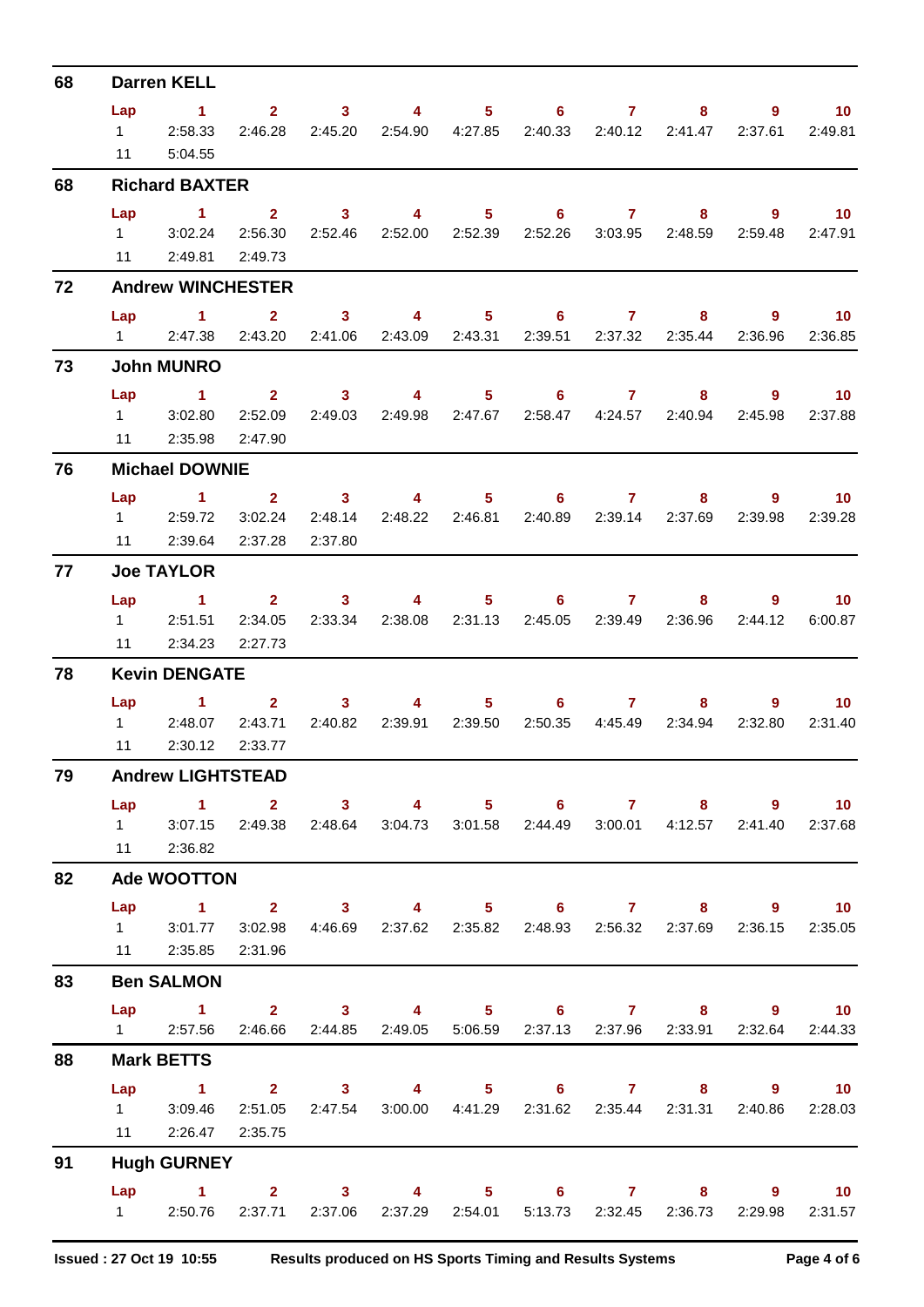| 93  | <b>Geoffrey GOURIET</b> |                                                                                                                                     |                        |                                                                                                                                                                                                                                                                                                                                                                                                       |                                             |         |                                                                   |                 |                         |                        |                                                   |  |  |
|-----|-------------------------|-------------------------------------------------------------------------------------------------------------------------------------|------------------------|-------------------------------------------------------------------------------------------------------------------------------------------------------------------------------------------------------------------------------------------------------------------------------------------------------------------------------------------------------------------------------------------------------|---------------------------------------------|---------|-------------------------------------------------------------------|-----------------|-------------------------|------------------------|---------------------------------------------------|--|--|
|     | $1 \quad \Box$<br>11    | Lap 1<br>3:13.62<br>2:44.35                                                                                                         | $2^{\circ}$<br>2:54.52 |                                                                                                                                                                                                                                                                                                                                                                                                       |                                             |         | 3 4 5 6 7<br>2:52.07  2:50.84  3:09.96  4:41.04  2:50.31  2:47.40 |                 | $8 -$                   | $9^{\circ}$<br>2:45.31 | 10 <sup>1</sup><br>2:43.39                        |  |  |
| 95  |                         | <b>Andy BAYLIE</b>                                                                                                                  |                        |                                                                                                                                                                                                                                                                                                                                                                                                       |                                             |         |                                                                   |                 |                         |                        |                                                   |  |  |
|     | $1 \quad \Box$          | Lap 1 2 3 4 5 6 7 8 9 10<br>3:00.43<br>11 2:36.22 2:36.84                                                                           | 2:56.87                |                                                                                                                                                                                                                                                                                                                                                                                                       | 2:49.19 2:42.71 2:53.70                     |         |                                                                   | 2:39.05 2:54.41 | 3:58.40                 | 2:46.06                | 2:37.10                                           |  |  |
| 100 |                         | <b>David ALEXANDER</b>                                                                                                              |                        |                                                                                                                                                                                                                                                                                                                                                                                                       |                                             |         |                                                                   |                 |                         |                        |                                                   |  |  |
|     | Lap<br>$1 \quad \Box$   | 1 2 3 4 5 6 7 8<br>3:02.73<br>11 2:38.51 2:37.20                                                                                    | 2:51.42                | 2:51.65                                                                                                                                                                                                                                                                                                                                                                                               |                                             |         | 2:46.30 3:01.41 5:04.42 2:47.19 2:44.57                           |                 |                         | 2:45.26                | $9 \t 10$<br>2:40.55                              |  |  |
| 111 |                         | <b>Joshua HARMER</b>                                                                                                                |                        |                                                                                                                                                                                                                                                                                                                                                                                                       |                                             |         |                                                                   |                 |                         |                        |                                                   |  |  |
|     | $1 \quad \Box$          | Lap 1                                                                                                                               |                        |                                                                                                                                                                                                                                                                                                                                                                                                       | 3:20.28  3:14.26  3:09.75  3:07.03  3:05.59 |         | 2 3 4 5 6 7 8 9 10                                                | 3:09.12 4:06.83 | 3:01.69                 | 3:05.05                | 3:00.87                                           |  |  |
| 118 |                         | <b>Josh TOMLINSON</b>                                                                                                               |                        |                                                                                                                                                                                                                                                                                                                                                                                                       |                                             |         |                                                                   |                 |                         |                        |                                                   |  |  |
|     | Lap<br>11               | $\sim$ 1.000 $\sim$ 1.000 $\sim$<br>1 3:04.40 2:53.66 2:47.44 2:51.05 2:48.43 2:57.09 7:00.69 2:36.62<br>2:33.33                    |                        |                                                                                                                                                                                                                                                                                                                                                                                                       |                                             |         | $2 \qquad 3 \qquad 4 \qquad 5 \qquad 6 \qquad 7$                  |                 |                         | $8 - 1$                | $9^{\circ}$<br>10 <sup>°</sup><br>2:35.16 2:35.98 |  |  |
| 118 |                         | <b>Robert QUANTRELL</b>                                                                                                             |                        |                                                                                                                                                                                                                                                                                                                                                                                                       |                                             |         |                                                                   |                 |                         |                        |                                                   |  |  |
|     | $1 \quad \Box$          | Lap 1<br>3:01.75                                                                                                                    | 2:59.60                |                                                                                                                                                                                                                                                                                                                                                                                                       | $2 \t 3 \t 4$<br>3:08.80 4:42.20            | 3:00.86 | $5 \t\t 6 \t\t 7$<br>2:56.66                                      |                 | 8                       | $\overline{9}$         | 10 <sup>°</sup>                                   |  |  |
| 125 |                         | <b>Justin NEWNAM</b>                                                                                                                |                        |                                                                                                                                                                                                                                                                                                                                                                                                       |                                             |         |                                                                   |                 |                         |                        |                                                   |  |  |
|     |                         | Lap 1<br>1 3:00.65 2:51.35 2:53.18 2:48.69 2:49.60                                                                                  |                        | $\overline{\mathbf{2}}$ and $\overline{\mathbf{2}}$ and $\overline{\mathbf{2}}$ and $\overline{\mathbf{2}}$ and $\overline{\mathbf{2}}$ and $\overline{\mathbf{2}}$ and $\overline{\mathbf{2}}$ and $\overline{\mathbf{2}}$ and $\overline{\mathbf{2}}$ and $\overline{\mathbf{2}}$ and $\overline{\mathbf{2}}$ and $\overline{\mathbf{2}}$ and $\overline{\mathbf{2}}$ and $\overline{\mathbf{2}}$ a | $3 \t 4$                                    |         | $5 \t\t 6 \t\t 7$                                                 |                 | 2:48.74 2:44.63 2:43.59 | $9^{\circ}$<br>2:59.57 | 10 <sub>1</sub>                                   |  |  |
| 130 |                         | <b>Joshua LEAK</b>                                                                                                                  |                        |                                                                                                                                                                                                                                                                                                                                                                                                       |                                             |         |                                                                   |                 |                         |                        |                                                   |  |  |
|     |                         | Lap 1<br>1 3:04.37 2:54.92 2:54.71 2:54.32 2:57.60 4:38.56 2:44.92 2:51.88 2:42.52 2:41.23<br>11 2:40.57                            | $\mathbf{2}$           | 3 <sup>1</sup>                                                                                                                                                                                                                                                                                                                                                                                        | $\overline{\mathbf{4}}$                     | $5 -$   | 6                                                                 | $\mathbf{7}$    | 8                       | $9^{\circ}$            | 10                                                |  |  |
| 132 |                         | <b>Mike RAYNER</b>                                                                                                                  |                        |                                                                                                                                                                                                                                                                                                                                                                                                       |                                             |         |                                                                   |                 |                         |                        |                                                   |  |  |
|     | Lap                     | 1 2 3 4 5 6 7 8 9 10<br>1 3:32.49 3:14.07 3:08.49 3:03.52 3:05.38 3:03.30 3:01.95 2:56.61 3:03.34 2:58.04<br>11 2:54.73             |                        |                                                                                                                                                                                                                                                                                                                                                                                                       |                                             |         |                                                                   |                 |                         |                        |                                                   |  |  |
| 136 |                         | <b>Jonathan EVANS</b>                                                                                                               |                        |                                                                                                                                                                                                                                                                                                                                                                                                       |                                             |         |                                                                   |                 |                         |                        |                                                   |  |  |
|     |                         | Lap 1 2 3 4 5 6 7 8 9 10<br>1 3:00.83 2:47.27 2:46.27 2:50.16 5:21.32 3:17.39 2:37.05 2:37.96 2:35.42 2:34.66<br>11 2:33.84 2:34.39 |                        |                                                                                                                                                                                                                                                                                                                                                                                                       |                                             |         |                                                                   |                 |                         |                        |                                                   |  |  |
| 148 |                         | <b>Mike NASH</b>                                                                                                                    |                        |                                                                                                                                                                                                                                                                                                                                                                                                       |                                             |         |                                                                   |                 |                         |                        |                                                   |  |  |
|     |                         | Lap 1 2 3 4 5 6 7 8 9 10<br>1 3:23.40 3:17.18 3:11.47 3:16.75 5:21.10 3:01.61 2:55.79 2:55.20 3:26.88                               |                        |                                                                                                                                                                                                                                                                                                                                                                                                       |                                             |         |                                                                   |                 |                         |                        | 2:55.49                                           |  |  |
| 152 |                         | <b>Carl CAVERS</b>                                                                                                                  |                        |                                                                                                                                                                                                                                                                                                                                                                                                       |                                             |         |                                                                   |                 |                         |                        |                                                   |  |  |
|     |                         | Lap 1 2 3 4 5 6 7 8<br>1 2:49.35                                                                                                    | 3:10.99                |                                                                                                                                                                                                                                                                                                                                                                                                       |                                             |         |                                                                   |                 |                         | $\overline{9}$         | $\blacksquare$ 10                                 |  |  |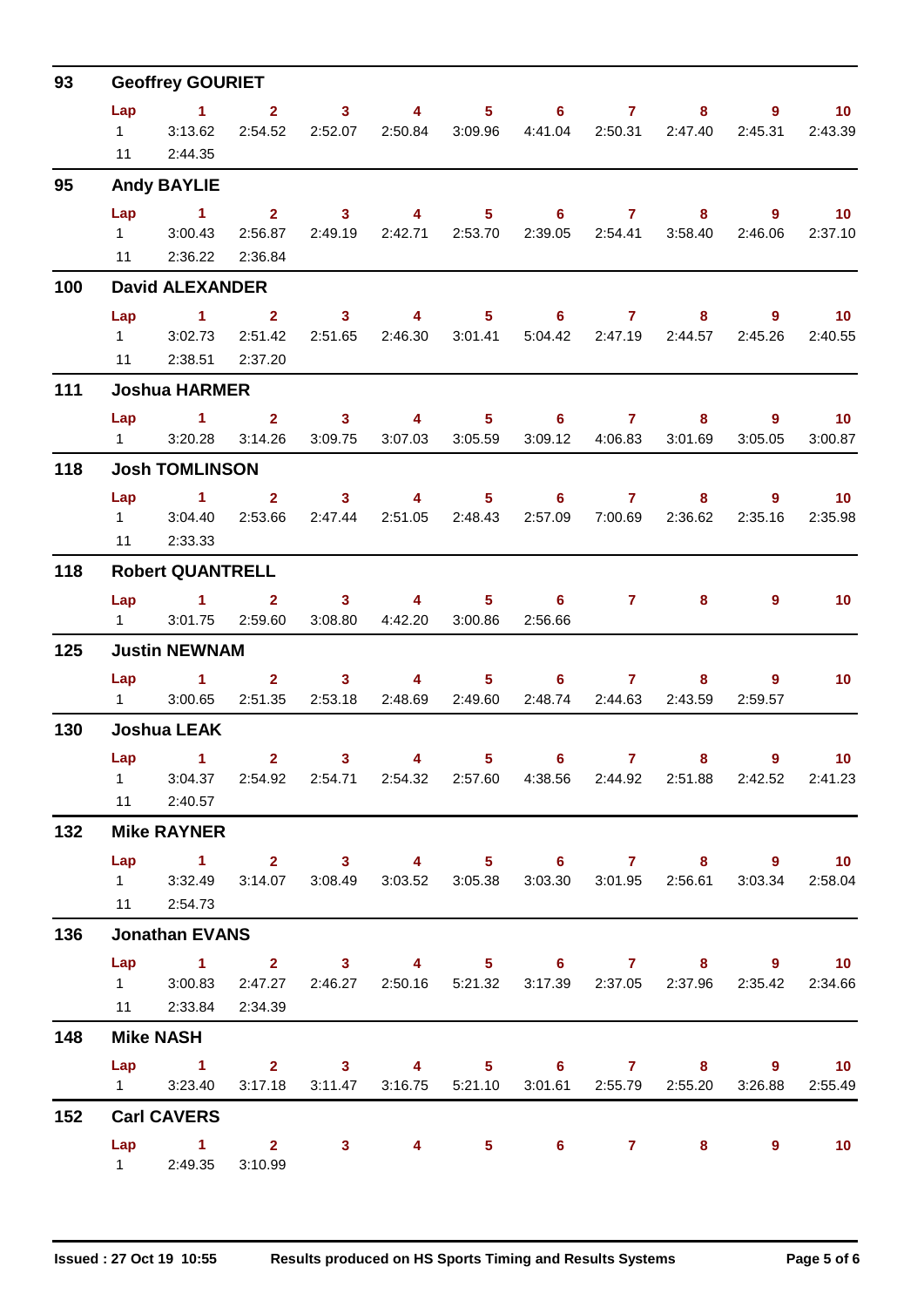| 165                                                  | <b>Warren ALLEN</b>                         |                                                                                   |                        |                                                                                                                                                                                                                                                                                                                                                                                                       |                           |  |                   |                 |         |                                                                                                                                                                                                                                                                                                                                                                                                                                                                                                                                          |  |  |  |  |
|------------------------------------------------------|---------------------------------------------|-----------------------------------------------------------------------------------|------------------------|-------------------------------------------------------------------------------------------------------------------------------------------------------------------------------------------------------------------------------------------------------------------------------------------------------------------------------------------------------------------------------------------------------|---------------------------|--|-------------------|-----------------|---------|------------------------------------------------------------------------------------------------------------------------------------------------------------------------------------------------------------------------------------------------------------------------------------------------------------------------------------------------------------------------------------------------------------------------------------------------------------------------------------------------------------------------------------------|--|--|--|--|
|                                                      | Lap                                         | $\sim$ $\sim$ 1.<br>1 2:40.80                                                     | 2 3 4 5 6 7<br>2:32.32 |                                                                                                                                                                                                                                                                                                                                                                                                       |                           |  |                   |                 |         | 9                                                                                                                                                                                                                                                                                                                                                                                                                                                                                                                                        |  |  |  |  |
|                                                      |                                             | 11 2:30.87                                                                        |                        | 2:32.36<br>2:30.43 2:29.56                                                                                                                                                                                                                                                                                                                                                                            | 2:31.37 2:32.96           |  |                   |                 |         |                                                                                                                                                                                                                                                                                                                                                                                                                                                                                                                                          |  |  |  |  |
| 172<br>178<br>189<br>210<br>213<br>280<br>316<br>331 |                                             | <b>Christopher HEATHCOTE</b>                                                      |                        |                                                                                                                                                                                                                                                                                                                                                                                                       |                           |  |                   |                 |         |                                                                                                                                                                                                                                                                                                                                                                                                                                                                                                                                          |  |  |  |  |
|                                                      |                                             | Lap 1 2 3 4 5 6 7                                                                 |                        |                                                                                                                                                                                                                                                                                                                                                                                                       |                           |  |                   |                 |         | $\sim$ 10<br>$8 - 1$<br>5:03.84 2:27.66 2:29.94<br>2:29.56<br>2:46.00<br>$\overline{9}$<br>10 <sup>°</sup><br>8<br>9<br>10 <sub>1</sub><br>8<br>$\overline{9}$<br>10<br>8<br>Lap 1 2 3 4 5 6 7 8 9 10<br>2:50.70  2:45.80  2:47.78  2:58.75  4:27.60  2:42.73  2:43.35<br>2:40.13<br>2:39.24<br>8 9 10<br>3:08.43 3:10.71 2:58.93 3:13.21 5:07.47 2:58.73 2:52.67 2:54.41<br>2:51.22<br>$\sim$ 10<br>8 9<br>3:02.21<br>3:02.11<br>2:59.71<br>$\overline{9}$<br>$\overline{10}$<br>8<br>2:48.36<br>3:11.13<br>Lap 1 2 3 4 5 6 7 8 9<br>10 |  |  |  |  |
|                                                      |                                             | 1 3:05.37 3:03.06 3:01.33 3:00.75 3:01.15 2:59.27 3:17.96                         |                        |                                                                                                                                                                                                                                                                                                                                                                                                       |                           |  |                   |                 |         |                                                                                                                                                                                                                                                                                                                                                                                                                                                                                                                                          |  |  |  |  |
|                                                      |                                             | <b>Pete SEELY</b>                                                                 |                        |                                                                                                                                                                                                                                                                                                                                                                                                       |                           |  |                   |                 |         |                                                                                                                                                                                                                                                                                                                                                                                                                                                                                                                                          |  |  |  |  |
|                                                      | Lap                                         | $1 \t2 \t3 \t4$                                                                   |                        |                                                                                                                                                                                                                                                                                                                                                                                                       |                           |  | $5\qquad 6$       | $\mathbf{7}$    |         |                                                                                                                                                                                                                                                                                                                                                                                                                                                                                                                                          |  |  |  |  |
|                                                      |                                             | 1 2:59.25 2:51.37 3:05.06 3:33.45                                                 |                        |                                                                                                                                                                                                                                                                                                                                                                                                       |                           |  |                   |                 |         |                                                                                                                                                                                                                                                                                                                                                                                                                                                                                                                                          |  |  |  |  |
|                                                      | <b>Andy RACE</b>                            |                                                                                   |                        |                                                                                                                                                                                                                                                                                                                                                                                                       |                           |  |                   |                 |         |                                                                                                                                                                                                                                                                                                                                                                                                                                                                                                                                          |  |  |  |  |
|                                                      |                                             | Lap 1 2 3 4 5 6 7                                                                 |                        |                                                                                                                                                                                                                                                                                                                                                                                                       |                           |  |                   |                 |         |                                                                                                                                                                                                                                                                                                                                                                                                                                                                                                                                          |  |  |  |  |
|                                                      |                                             | 1 3:05.93                                                                         | 3:09.33                |                                                                                                                                                                                                                                                                                                                                                                                                       | 3:03.76 3:00.17 3:01.74   |  |                   | 5:11.61 2:52.71 |         |                                                                                                                                                                                                                                                                                                                                                                                                                                                                                                                                          |  |  |  |  |
|                                                      |                                             | <b>Charlie DARK</b>                                                               |                        |                                                                                                                                                                                                                                                                                                                                                                                                       |                           |  |                   |                 |         |                                                                                                                                                                                                                                                                                                                                                                                                                                                                                                                                          |  |  |  |  |
|                                                      |                                             |                                                                                   |                        |                                                                                                                                                                                                                                                                                                                                                                                                       |                           |  |                   |                 |         |                                                                                                                                                                                                                                                                                                                                                                                                                                                                                                                                          |  |  |  |  |
|                                                      |                                             | 1 2:52.47                                                                         |                        |                                                                                                                                                                                                                                                                                                                                                                                                       |                           |  |                   |                 |         |                                                                                                                                                                                                                                                                                                                                                                                                                                                                                                                                          |  |  |  |  |
|                                                      | <b>Daniel COGSWELL</b><br>Lap 1 2 3 4 5 6 7 |                                                                                   |                        |                                                                                                                                                                                                                                                                                                                                                                                                       |                           |  |                   |                 |         |                                                                                                                                                                                                                                                                                                                                                                                                                                                                                                                                          |  |  |  |  |
|                                                      |                                             |                                                                                   |                        |                                                                                                                                                                                                                                                                                                                                                                                                       |                           |  |                   |                 |         |                                                                                                                                                                                                                                                                                                                                                                                                                                                                                                                                          |  |  |  |  |
|                                                      |                                             | $1 \quad 3:30.02$                                                                 |                        |                                                                                                                                                                                                                                                                                                                                                                                                       |                           |  |                   |                 |         |                                                                                                                                                                                                                                                                                                                                                                                                                                                                                                                                          |  |  |  |  |
|                                                      |                                             | 11 2:49.28                                                                        |                        |                                                                                                                                                                                                                                                                                                                                                                                                       |                           |  |                   |                 |         |                                                                                                                                                                                                                                                                                                                                                                                                                                                                                                                                          |  |  |  |  |
|                                                      |                                             | <b>Ken ADLARD</b>                                                                 |                        |                                                                                                                                                                                                                                                                                                                                                                                                       |                           |  |                   |                 |         |                                                                                                                                                                                                                                                                                                                                                                                                                                                                                                                                          |  |  |  |  |
|                                                      |                                             | Lap 1 2 3 4 5 6 7                                                                 |                        |                                                                                                                                                                                                                                                                                                                                                                                                       |                           |  |                   |                 |         |                                                                                                                                                                                                                                                                                                                                                                                                                                                                                                                                          |  |  |  |  |
|                                                      |                                             | 1 3:06.88                                                                         | 2:59.95                |                                                                                                                                                                                                                                                                                                                                                                                                       | 3:00.26 2:54.58 2:53.75   |  |                   | 3:11.75 4:39.90 |         |                                                                                                                                                                                                                                                                                                                                                                                                                                                                                                                                          |  |  |  |  |
|                                                      |                                             | <b>Ivor MAIRS</b>                                                                 |                        |                                                                                                                                                                                                                                                                                                                                                                                                       |                           |  |                   |                 |         |                                                                                                                                                                                                                                                                                                                                                                                                                                                                                                                                          |  |  |  |  |
|                                                      |                                             | $Lap$ 1                                                                           |                        | $\overline{\mathbf{2}}$ and $\overline{\mathbf{2}}$ and $\overline{\mathbf{2}}$ and $\overline{\mathbf{2}}$ and $\overline{\mathbf{2}}$ and $\overline{\mathbf{2}}$ and $\overline{\mathbf{2}}$ and $\overline{\mathbf{2}}$ and $\overline{\mathbf{2}}$ and $\overline{\mathbf{2}}$ and $\overline{\mathbf{2}}$ and $\overline{\mathbf{2}}$ and $\overline{\mathbf{2}}$ and $\overline{\mathbf{2}}$ a | $3 \t 4$                  |  | $5 \t\t 6 \t\t 7$ |                 |         |                                                                                                                                                                                                                                                                                                                                                                                                                                                                                                                                          |  |  |  |  |
|                                                      | $1 \quad \Box$                              | 3:02.82                                                                           | 2:57.94                |                                                                                                                                                                                                                                                                                                                                                                                                       | 2:58.27  2:52.90  2:55.26 |  |                   | 4:43.19 2:47.34 |         |                                                                                                                                                                                                                                                                                                                                                                                                                                                                                                                                          |  |  |  |  |
|                                                      |                                             | <b>Robert SALISBURY</b>                                                           |                        |                                                                                                                                                                                                                                                                                                                                                                                                       |                           |  |                   |                 |         |                                                                                                                                                                                                                                                                                                                                                                                                                                                                                                                                          |  |  |  |  |
|                                                      |                                             |                                                                                   |                        |                                                                                                                                                                                                                                                                                                                                                                                                       |                           |  |                   |                 |         |                                                                                                                                                                                                                                                                                                                                                                                                                                                                                                                                          |  |  |  |  |
|                                                      |                                             | 1 3:02.55 2:48.56 2:41.03 2:39.87 2:37.70 2:47.89 5:12.31                         |                        |                                                                                                                                                                                                                                                                                                                                                                                                       |                           |  |                   |                 | 3:04.30 | 3:16.77                                                                                                                                                                                                                                                                                                                                                                                                                                                                                                                                  |  |  |  |  |
| 719                                                  |                                             | <b>Pip HAMMOND</b>                                                                |                        |                                                                                                                                                                                                                                                                                                                                                                                                       |                           |  |                   |                 |         |                                                                                                                                                                                                                                                                                                                                                                                                                                                                                                                                          |  |  |  |  |
|                                                      |                                             | Lap 1 2 3 4 5 6 7 8 9 10                                                          |                        |                                                                                                                                                                                                                                                                                                                                                                                                       |                           |  |                   |                 |         |                                                                                                                                                                                                                                                                                                                                                                                                                                                                                                                                          |  |  |  |  |
|                                                      |                                             | 1 3:12.52 3:00.02 2:57.61 2:50.87 2:59.24 4:00.03 2:39.01 2:36.58 2:37.42 2:36.10 |                        |                                                                                                                                                                                                                                                                                                                                                                                                       |                           |  |                   |                 |         |                                                                                                                                                                                                                                                                                                                                                                                                                                                                                                                                          |  |  |  |  |
|                                                      |                                             | 11 2:33.71 2:34.15                                                                |                        |                                                                                                                                                                                                                                                                                                                                                                                                       |                           |  |                   |                 |         |                                                                                                                                                                                                                                                                                                                                                                                                                                                                                                                                          |  |  |  |  |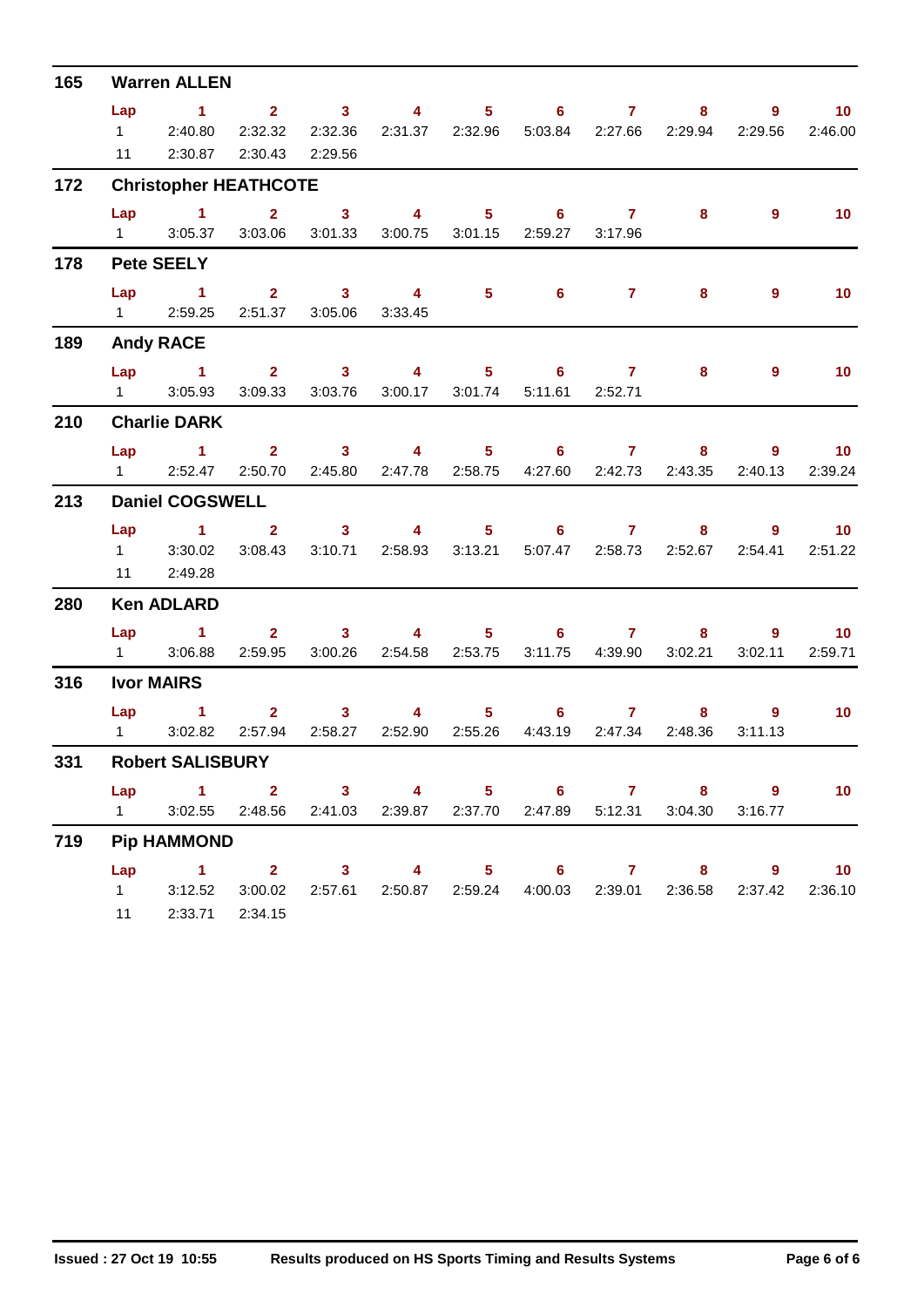# **RACE GR**

## **TEGIWA Roadsports Series**

**Race 3**

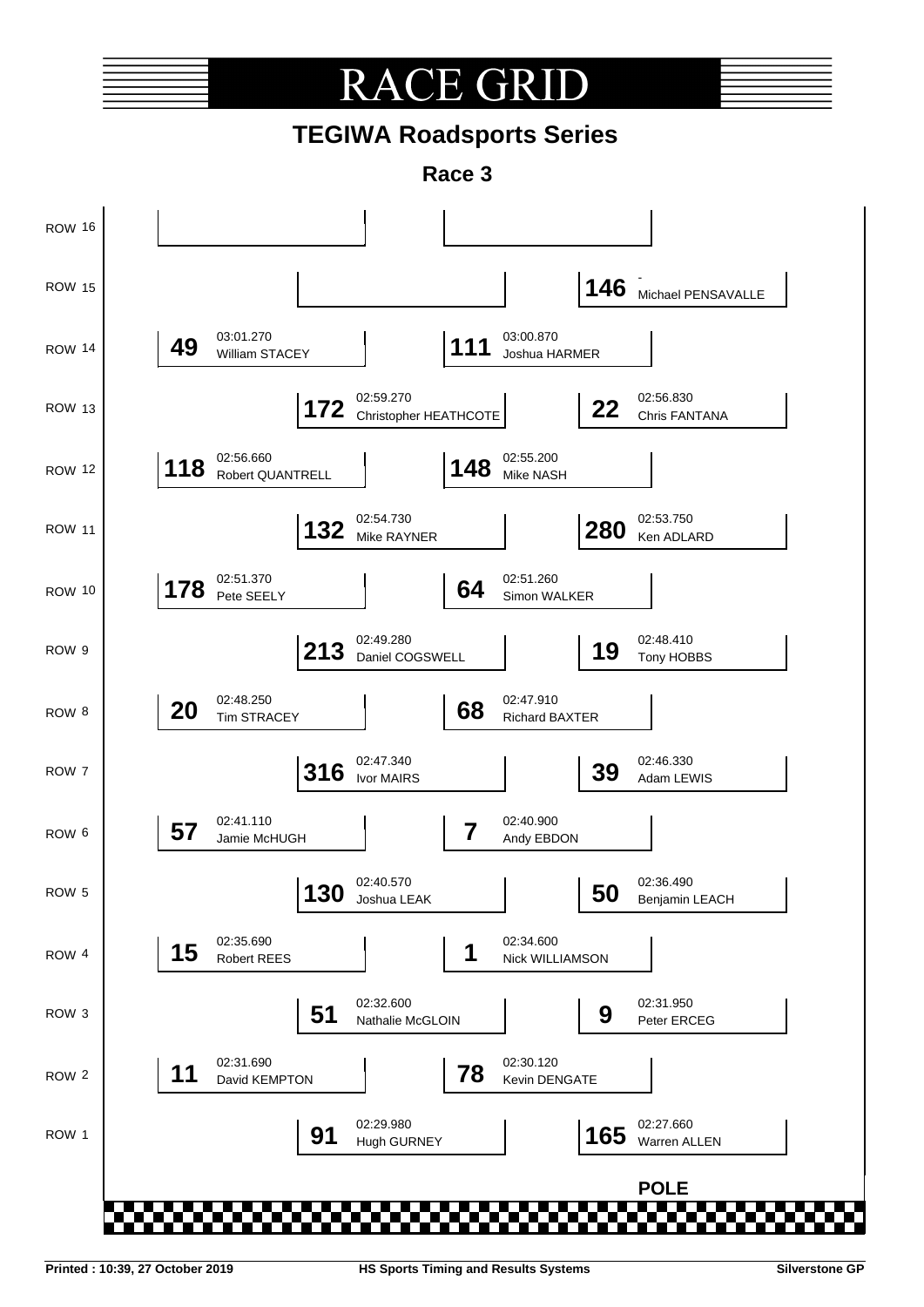

#### **Provisional Results - Race 3**

### **TEGIWA Roadsports Series**

| ΡI             | No  | <b>CI</b>             | Name                                    | Car                         | Laps | Time     | Behind         | MPH Best Lap on MPH |                |       |  |
|----------------|-----|-----------------------|-----------------------------------------|-----------------------------|------|----------|----------------|---------------------|----------------|-------|--|
| 1              | 78  |                       | <b>RSA Kevin DENGATE</b>                | <b>BMW E46 M3</b>           | 16   | 40:01.85 |                | 88.01 2:22.88       | 4              | 92.47 |  |
| 2              | 165 | <b>RSA</b>            | <b>Warren ALLEN</b>                     | <b>Porsche Cayman</b>       | 16   | 40:13.73 | 11.88          | 87.58 2:23.58       | 11             | 92.02 |  |
| 3              | 91  |                       | RSA Hugh GURNEY                         | <b>BMW E46 M3</b>           | 16   | 40:30.19 | 28.34          | 86.99 2:22.24       | 5              | 92.89 |  |
| 4              | 11  | <b>Inv</b>            | <b>David KEMPTON</b>                    | <b>BMW E36 M3</b>           | 16   | 41:28.81 | 1:26.96        | 84.94 2:23.19       | 10             | 92.27 |  |
| 5              | 9   | <b>RSB</b>            | <b>Peter ERCEG</b>                      | <b>Porsche Cayman S</b>     | 16   | 41:29.71 | 1:27.86        | 84.91 2:26.83       | 11             | 89.98 |  |
| 6              | 1   |                       | <b>RSA Nick WILLIAMSON</b>              | <b>BMW E46 M3</b>           | 16   | 41:54.04 | 1:52.19        | 84.08 2:28.35       | 6              | 89.06 |  |
| $\overline{7}$ | 7   |                       | RSA Andy EBDON/Paul WELLS               | Caterham Seven 310R         | 15   | 40:10.82 | 1 Lap          | 82.20 2:31.36       | 13             | 87.29 |  |
| 8              | 51  | <b>RSB</b>            | <b>Nathalie McGLOIN/Andrew BAYLISS</b>  | <b>Porsche Cayman S</b>     | 15   | 40:14.51 | 1 Lap          | 82.08 2:28.46       | 10             | 88.99 |  |
| 9              | 57  | <b>RSC</b>            | <b>Jamie McHUGH</b>                     | Porsche 944                 | 15   | 40:28.13 | 1 Lap          | 81.62 2:34.14       | 6              | 85.71 |  |
| 10             | 130 | <b>RSB</b>            | <b>Joshua LEAK</b>                      | <b>Honda Civic Type-R</b>   | 15   | 40:41.48 | 1 Lap          | 81.17 2:34.39       | 8              | 85.58 |  |
| 11             | 20  |                       | <b>RSB Tim STRACEY</b>                  | <b>Lotus Elise S3 Sport</b> | 15   | 41:15.10 | 1 Lap          | 80.07 2:36.22       | 8              | 84.57 |  |
| 12             | 178 |                       | <b>RSC</b> Pete SEELY                   | Toyota MR2 Mk2              | 15   | 41:20.88 | 1 Lap          | 79.88 2:37.36       | 5              | 83.96 |  |
| 13             | 132 |                       | <b>RSB Mike RAYNER</b>                  | <b>Lotus Elise S1</b>       | 15   | 41:31.19 | 1 Lap          | 79.55 2:38.22       | 12             | 83.50 |  |
| 14             | 316 |                       | <b>RSC Ivor MAIRS</b>                   | <b>BMW 330</b>              | 15   | 41:47.02 | 1 Lap          | 79.05 2:39.24       | 8              | 82.97 |  |
| 15             | 64  | <b>RSC</b>            | <b>Simon WALKER/Josh HARMER</b>         | Ginetta G40                 | 15   | 42:02.30 | 1 Lap          | 78.57 2:37.13       | 13             | 84.08 |  |
| 16             | 39  |                       | <b>RSC</b> Adam LEWIS                   | Toyota MR2 Mk2              | 15   | 42:04.70 | 1 Lap          | 78.50 2:38.77       | $\overline{2}$ | 83.21 |  |
| 17             | 68  | <b>RSD</b>            | <b>Richard BAXTER</b>                   | Mazda MX5                   | 15   | 42:38.02 | 1 Lap          | 77.47 2:42.99       | 5              | 81.06 |  |
| 18             | 19  | <b>RSD</b>            | <b>Tony HOBBS/Jon HOBBS</b>             | <b>Peugeot 106 Rallye</b>   | 14   | 40:05.82 | 2 Laps         | 76.88 2:42.97       | 13             | 81.07 |  |
| 19             | 213 | <b>RSD</b>            | <b>Daniel COGSWELL</b>                  | Nissan Almera GTi           | 14   | 40:06.39 | 2 Laps         | 76.87 2:42.62       | 5              | 81.24 |  |
| 20             | 172 | <b>RSC</b>            | <b>Christopher HEATHCOTE</b>            | <b>Renault Clio 200</b>     | 14   | 40:40.42 | 2 Laps         | 75.79 2:37.76       | 13             | 83.75 |  |
| 21             | 118 |                       | <b>RSC Robert QUANTRELL/John MARLOW</b> | <b>Renault Clio 182</b>     | 14   | 40:44.77 | 2 Laps         | 75.66 2:43.88       | 14             | 80.62 |  |
| 22             | 22  | <b>RSD</b>            | <b>Chris FANTANA/Nick RAMSDEN</b>       | Mazda MX5 MK1               | 14   | 42:19.48 | 2 Laps         | 72.84 2:50.09       | 6              | 77.68 |  |
| 23             | 15  |                       | <b>RSB Robert REES</b>                  | <b>Mini Cooper</b>          | 13   | 40:10.94 | 3 Laps         | 71.24 2:37.94       | 10             | 83.65 |  |
| 24             | 111 |                       | <b>RSD</b> Joshua HARMER                | <b>BMW 116i</b>             | 13   | 40:15.45 | 3 Laps         | 71.11 2:56.09       | 5              | 75.03 |  |
|                |     | <b>Not-Classified</b> |                                         |                             |      |          |                |                     |                |       |  |
|                | 148 |                       | <b>RSC</b> Mike NASH/Jeremy             | Toyota MR2 Mk2              | 8    | 25:11.73 | <b>DNF</b>     | 69.92 2:49.30       | 6              | 78.04 |  |
|                |     |                       | <b>BOUCKLEY</b>                         |                             |      |          |                |                     |                |       |  |
|                | 50  |                       | <b>RSB</b> Benjamin LEACH               | <b>Honda Civic Type-R</b>   | 5    | 15:05.85 | <b>DNF</b>     | 72.93 2:25.65       | $\mathbf{2}$   | 90.71 |  |
|                | 280 |                       | RSD Ken ADLARD/Wil ARIF                 | Alfa Romeo 145              | 0    |          | <b>Starter</b> |                     |                |       |  |
|                |     | <b>Non-Starters</b>   |                                         |                             |      |          |                |                     |                |       |  |
|                | 146 | <b>Inv</b>            | <b>Michael PENSAVALLE</b>               | <b>BMW M3</b>               |      |          |                |                     |                |       |  |
|                | 49  | <b>RSB</b>            | <b>William STACEY</b>                   | <b>Lotus Elise</b>          |      |          |                |                     |                |       |  |
|                | 5   | <b>RSA</b>            | <b>David VINCENT</b>                    | <b>Honda Civic Type-R</b>   |      |          |                |                     |                |       |  |
|                |     | <b>Fastest Lap</b>    |                                         |                             |      |          |                |                     |                |       |  |
|                | 91  |                       | <b>RSA Hugh GURNEY</b>                  | <b>BMW E46 M3</b>           |      |          |                | 2:22.24             | 5              | 92.89 |  |
|                | 11  | <b>Inv</b>            | <b>David KEMPTON</b>                    | <b>BMW E36 M3</b>           |      |          |                | 2:23.19             | 10             | 92.27 |  |
|                | 50  |                       | <b>RSB</b> Benjamin LEACH               | <b>Honda Civic Type-R</b>   |      |          |                | 2:25.65             | $\overline{2}$ | 90.71 |  |
|                | 57  | <b>RSC</b>            | <b>Jamie McHUGH</b>                     | Porsche 944                 |      |          |                | 2:34.14             | 6              | 85.71 |  |
|                | 213 |                       | <b>RSD</b> Daniel COGSWELL              | Nissan Almera GTi           |      |          |                | 2:42.62             | 5              | 81.24 |  |
|                |     |                       |                                         |                             |      |          |                |                     |                |       |  |

No 1 include 36 second penalty - short pit stop

| Weather / Track:         |                                                                         |                                                                                                                                                                                    |
|--------------------------|-------------------------------------------------------------------------|------------------------------------------------------------------------------------------------------------------------------------------------------------------------------------|
| <b>Start Time: 11:41</b> | <b>Silverstone GP</b>                                                   | 27 Oct 19 13:07                                                                                                                                                                    |
| <b>Clerk of Course:</b>  | Time Issued:                                                            | <b>Chief Timekeeper:</b><br><b>Terry Stevens</b>                                                                                                                                   |
| -                        | <b><i>Financial couk</i></b><br>FEE FREE MORTGAGE ADVICE<br><b>MLIA</b> | THESE RESULTS REMAIN PROVISIONAL FOR A MINIMUM OF 30 MINUTES FROM THE TIME OF ISSUE AND UNTIL ALL JUDICIAL AND TECHNICAL MATTERS HAVE BEEN SETTLED.<br>750<br>INNOVATE NOT IMITATE |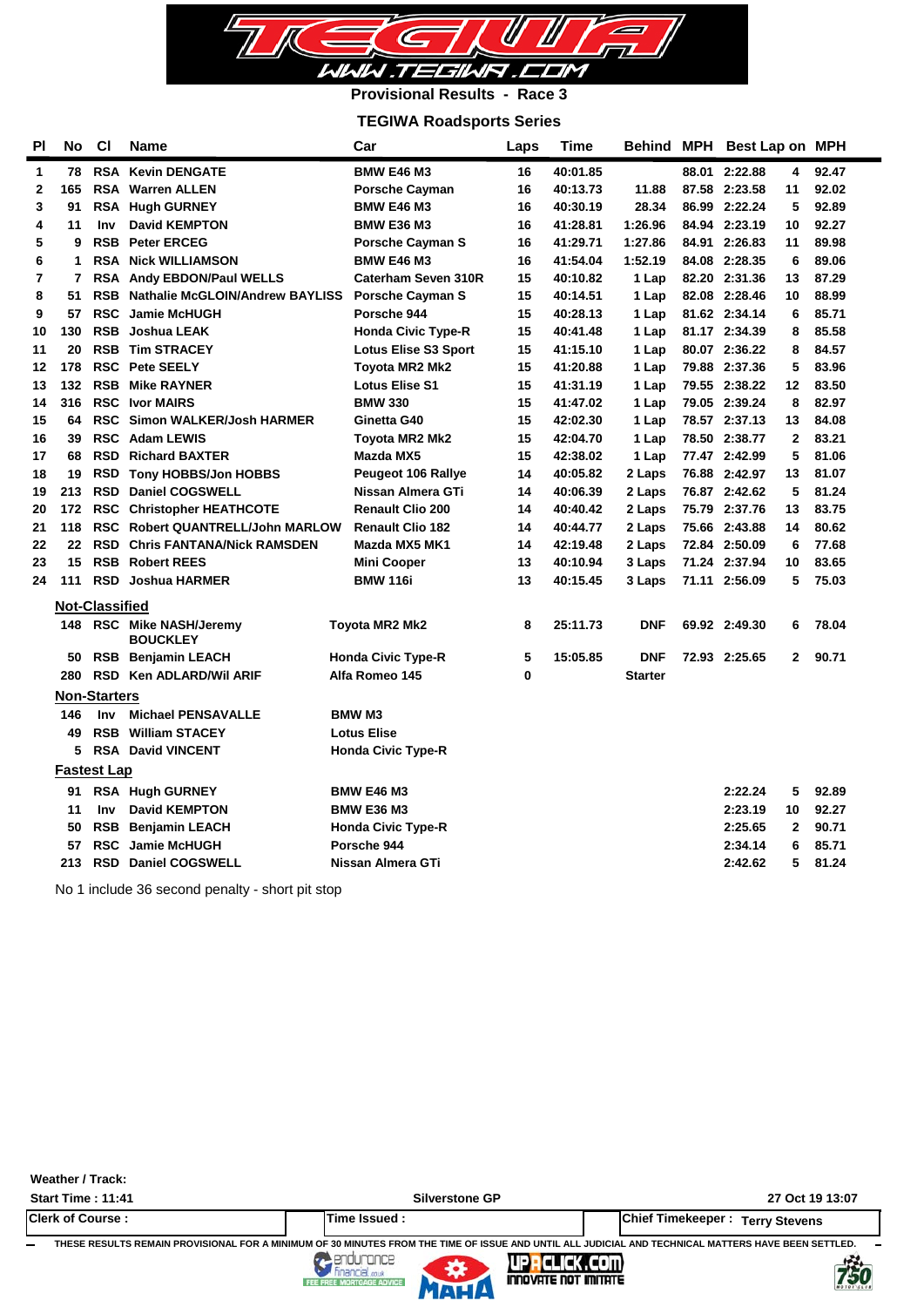# Lap Chart TEGIWA Roadsports Series - Race 3

|    | Lap 1       |              | Lap2        |    | Lap <sub>3</sub> |    | Lap 4        |    | Lap <sub>5</sub> |    | Lap6            |    | Lap <sub>7</sub> |    | Lap <sub>8</sub> |    | Lap 9           |    | Lap <sub>10</sub> |
|----|-------------|--------------|-------------|----|------------------|----|--------------|----|------------------|----|-----------------|----|------------------|----|------------------|----|-----------------|----|-------------------|
| No | Time        | No           | Time        | No | Time             | No | Time         | No | Time             | No | <b>Time</b>     | No | Time             | No | Time             | No | Time            | No | Time              |
|    | 165 2:25.62 |              | 165 4:49.74 |    | 165 7:13.85      |    | 165 9:38.22  |    | 78 12:01.38      |    | 78 14:24.92     |    | 78 16:48.43      |    | 78 19:13.36      |    | 78 21:36.75     |    | 78 24:00.77       |
|    | 78 2:27.71  |              | 78 4:51.47  |    | 78 7:15.48       | 78 | 9:38.36      |    | 165 12:02.65     |    | 148 14:26.75 *1 |    | 165 16:51.95     |    | 68 19:20.17 *1   |    | 316 21:36.86 *1 |    | 11 24:04.94 *1    |
|    | 50 2:33.91  |              | 50 4:59.56  | 9  | 7:30.10          | 91 | 9:55.30      |    | 111 12:07.73 *1  |    | 165 14:26.86    |    | 118 16:55.34 *1  |    | 165 19:20.30     |    | 11 21:38.91 *1  |    | 118 24:08.79 *2   |
| 1. | 2:33.95     | 9            | 5:02.12     | 50 | 7:30.40          | 11 | 9:59.69      |    | 91 12:17.54      |    | 22 14:29.01 *1  |    | 91 17:06.58      |    | 213 19:21.44 *1  |    | 39 21:40.57 *1  |    | 316 24:17.15 *1   |
|    | 9 2:34.47   | 1            | 5:03.76     |    | 91 7:30.61       | 9  | 9:59.89      |    | 11 12:24.41      |    | 91 14:41.75     |    | 148 17:16.05 *1  |    | 64 19:25.54 *1   |    | 172 21:49.84 *1 |    | 132 24:17.78 *1   |
|    | 15 2:36.59  |              | 91 5:06.82  |    | 11 7:36.19       |    | 10:06.92     |    | 9 12:29.04       |    | 11 14:48.50     |    | 11 17:17.78      |    | 19 19:26.74 *1   |    | 213 22:04.65 *1 |    | 39 24:27.62 *1    |
|    | 7 2:40.45   |              | 11 5:11.59  |    | 7:37.03          |    | 50 10:20.65  |    | 1 12:36.47       |    | 9 14:58.33      |    | 22 17:19.10 *1   |    | 91 19:42.95      |    | 68 22:07.24 *1  |    | 172 24:31.37 *1   |
|    | 51 2:43.94  |              | 15 5:14.85  | 7  | 7:50.02          |    | 7 10:25.17   |    | 7 13:00.99       |    | 111 15:03.82 *1 |    | 9 17:26.56       |    | 118 19:48.67 *1  |    | 9 22:24.35      |    | 9 24:52.44        |
|    | 91 2:44.00  | $\mathbf{7}$ | 5:15.01     |    | 15 7:53.80       |    | 57 10:32.25  |    | 57 13:06.73      |    | 1 15:04.82      |    | 1 17:33.64       |    | 9 19:56.12       |    | 22:25.45 *1     |    | 213 24:56.97 *1   |
|    | 57 2:44.11  |              | 57 5:22.25  | 57 | 7:57.67          |    | 15 10:32.25  |    | 15 13:10.88      |    | 50 15:05.85 *1  |    | 111 18:00.56 *1  |    | 1 20:02.61       | 1. | 22:37.85        |    | 7 24:58.50 *1     |
|    | 11 2:44.52  |              | 51 5:23.22  |    | 51 8:02.63       |    | 51 10:37.60  |    | 51 13:12.90      |    | 7 15:36.28      |    | 57 18:15.19      |    | 148 20:14.21 *1  |    | 165 23:21.13    |    | 22 25:03.25 *2    |
|    | 130 2:45.62 |              | 20 5:23.68  |    | 20 8:03.32       |    | 130 10:40.35 |    | 130 13:15.12     |    | 57 15:40.87     |    | 7 18:19.91       |    | 22 20:15.08 *1   |    | 57 23:29.54     |    | 148 25:11.73 *2   |
|    | 20 2:46.91  |              | 130 5:24.46 |    | 130 8:03.64      |    | 20 10:40.86  |    | 20 13:17.71      |    | 15 15:49.46     |    | 130 18:29.78     |    | 57 20:49.91      |    | 64 23:33.63 *1  |    | 51 25:19.75 *1    |
|    | 39 2:49.63  |              | 178 5:28.16 |    | 178 8:06.64      |    | 178 10:44.80 |    | 178 13:22.16     |    | 51 15:49.80     |    | 51 18:30.68      |    | 111 20:58.57 *1  |    | 91 23:42.09     |    | 165 25:45.97      |
|    | 178 2:49.81 |              | 39 5:28.40  |    | 39 8:08.73       |    | 132 10:50.08 |    | 132 13:30.46     |    | 130 15:49.91    |    | 20 18:32.17      |    | 130 21:04.17     |    | 130 23:42.68    |    | 91 26:05.46       |
|    | 316 2:50.89 |              | 132 5:30.79 |    | 132 8:10.19      |    | 39 10:51.45  |    | 39 13:33.31      |    | 20 15:55.05     |    | 15 18:37.95      |    | 20 21:08.39      |    | 19 23:43.60 *1  |    | 64 26:13.09 *1    |
|    | 132 2:52.28 |              | 316 5:32.79 |    | 316 8:14.44      |    | 316 10:55.05 |    | 316 13:36.36     |    | 178 16:00.33    |    | 178 18:39.02     |    | 51 21:11.57      |    | 20 23:53.60     |    | 68 26:14.07 *1    |
|    | 68 2:53.05  |              | 68 5:36.84  |    | 19 8:20.51       |    | 19 11:04.28  |    | 172 13:48.65     |    | 132 16:09.01    |    | 132 18:48.32     |    | 178 21:17.13     |    | 111 23:55.31 *1 |    | 1 26:23.15        |
|    | 19 2:53.81  |              | 19 5:36.89  |    | 68 8:22.10       |    | 64 11:05.31  |    | 19 13:48.92      |    | 39 16:15.36     |    | 316 18:57.62     |    | 132 21:31.34     |    | 178 23:59.19    |    |                   |
|    | 64 2:54.34  |              | 64 5:37.62  | 64 | 8:22.69          |    | 172 11:05.49 |    | 64 13:49.18      |    | 316 16:16.03    |    | 39 18:58.79      |    |                  |    |                 |    |                   |
|    | 213 2:55.15 |              | 172 5:38.56 |    | 172 8:22.90      |    | 68 11:06.69  |    | 68 13:49.68      |    | 172 16:29.22    |    | 172 19:09.75     |    |                  |    |                 |    |                   |
|    | 172 2:55.30 |              | 213 5:41.12 |    | 213 8:24.43      |    | 213 11:07.95 |    | 213 13:50.57     |    | 19 16:33.85     |    |                  |    |                  |    |                 |    |                   |
|    | 118 3:00.03 |              | 118 5:47.96 |    | 118 8:34.22      |    | 118 11:22.99 |    | 118 14:08.41     |    | 64 16:34.33     |    |                  |    |                  |    |                 |    |                   |
|    | 22 3:01.32  |              | 22 5:51.74  |    | 148 8:43.51      |    | 148 11:34.89 |    |                  |    | 68 16:34.62     |    |                  |    |                  |    |                 |    |                   |
|    | 148 3:02.01 |              | 148 5:52.06 |    | 22 8:44.53       |    | 22 11:35.96  |    |                  |    | 213 16:35.27    |    |                  |    |                  |    |                 |    |                   |
|    | 111 3:16.64 |              | 111 6:14.23 |    | 111 9:11.13      |    |              |    |                  |    |                 |    |                  |    |                  |    |                 |    |                   |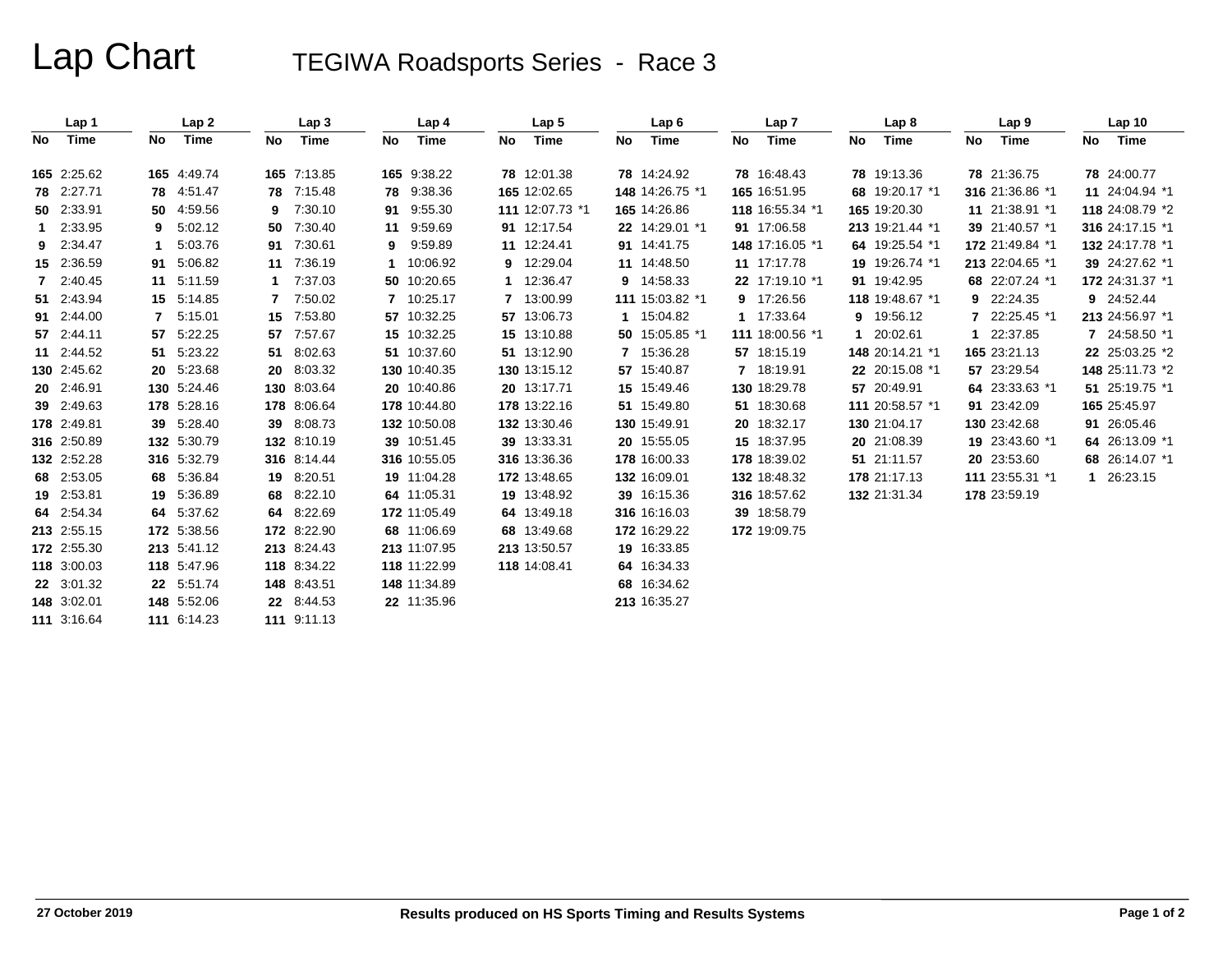# Lap Chart TEGIWA Roadsports Series - Race 3

| Lap 11          | Lap <sub>12</sub> | Lap <sub>13</sub> | Lap <sub>14</sub> | Lap 15          | Lap <sub>16</sub> | Lap 17     | Lap 18     | Lap <sub>19</sub> | Lap20   |
|-----------------|-------------------|-------------------|-------------------|-----------------|-------------------|------------|------------|-------------------|---------|
| No Time         | Time<br>No l      | Time<br>No l      | Time<br>No.       | No Time         | No Time           | Time<br>No | Time<br>No | Time<br>No        | No Time |
| 78 26:25.55     | 78 28:56.73       | 78 32:49.45       | 78 35:13.74       | 78 37:37.57     | 78 40:01.85       |            |            |                   |         |
| 19 26:27.03 *2  | 68 28:57.22 *2    | 130 32:55.28 *1   | 118 35:14.00 *2   | 7 37:38.94 *1   | 19 40:05.82 *2    |            |            |                   |         |
| 11 26:28.13 *1  | 213 29:09.37 *2   | 165 32:59.66      | 51 35:15.64 *1    | 51 37:45.48 *1  | 213 40:06.39 *2   |            |            |                   |         |
| 111 26:52.28 *2 | 19 29:10.55 *2    | 91 33:17.55       | 57 35:16.69 *1    | 165 37:49.78    | 7 40:10.82 *1     |            |            |                   |         |
| 118 26:57.01 *2 | 15 29:37.19 *3    | 20 33:21.13 *1    | 165 35:25.01      | 57 37:51.23 *1  | 15 40:10.94 *3    |            |            |                   |         |
| 15 26:59.01 *3  | 118 29:43.01 *2   | 178 33:24.81 *1   | 130 35:30.76 *1   | 118 38:00.89 *2 | 165 40:13.73      |            |            |                   |         |
| 316 27:02.55 *1 | 9 29:53.18        | 132 33:33.18 *1   | 91 35:40.79       | 130 38:05.52 *1 | 51 40:14.51 *1    |            |            |                   |         |
| 172 27:15.03 *1 | 111 29:55.35 *2   | 22 33:43.66 *2    | 20 35:58.00 *1    | 91 38:05.69     | 111 40:15.45 *3   |            |            |                   |         |
| 9 27:19.27      | 7 30:02.84 *1     | 316 33:45.53 *1   | 178 36:03.65 *1   | 20 38:37.36 *1  | 57 40:28.13 *1    |            |            |                   |         |
| 7 27:31.05 *1   | 57 30:07.62 *1    | 1 33:51.21        | 132 36:11.50 *1   | 178 38:42.68 *1 | 91 40:30.19       |            |            |                   |         |
| 57 27:32.99 *1  | 51 30:17.25 *1    | 39 33:58.79 *1    | 1 36:20.94        | 1 38:49.52      | 172 40:40.42 *2   |            |            |                   |         |
| 130 27:43.84 *1 | 130 30:20.62 *1   | 9 34:03.12        | 316 36:26.75 *1   | 132 38:51.83 *1 | 130 40:41.48 *1   |            |            |                   |         |
| 51 27:48.21 *1  | 165 30:35.61      | 11 34:03.50       | 11 36:31.71       | 11 38:59.37     | 118 40:44.77 *2   |            |            |                   |         |
| 22 27:57.65 *2  | 20 30:42.65 *1    | 172 34:06.34 *1   | 9 36:32.75        | 9 39:00.63      | 20 41:15.10 *1    |            |            |                   |         |
| 20 28:04.39 *1  | 178 30:45.92 *1   | 64 34:08.33 *1    | 22 36:36.39 *2    | 316 39:06.93 *1 | 178 41:20.88 *1   |            |            |                   |         |
| 178 28:07.17 *1 | 22 30:51.10 *2    | 111 34:20.21 *2   | 39 36:41.12 *1    | 39 39:23.49 *1  | 11 41:28.81       |            |            |                   |         |
| 165 28:09.55    | 91 30:51.41       | 68 34:26.48 *1    | 172 36:44.10 *1   | 64 39:23.63 *1  | 9 41:29.71        |            |            |                   |         |
| 132 28:15.45 *1 | 132 30:54.96 *1   | 213 34:39.17 *1   | 64 36:45.46 *1    | 22 39:28.25 *2  | 132 41:31.19 *1   |            |            |                   |         |
| 91 28:29.00     | 316 31:04.92 *1   | 19 34:39.49 *1    | 68 37:09.92 *1    | 68 39:54.02 *1  | 316 41:47.02 *1   |            |            |                   |         |
| 39 28:33.13 *1  | 39 31:15.50 *1    | 15 34:53.87 *2    | 111 37:17.70 *2   |                 | 1 41:54.04        |            |            |                   |         |
| 64 28:51.18 *1  | 1 31:22.31        | 7 35:06.57        | 19 37:22.46 *1    |                 | 64 42:02.30 *1    |            |            |                   |         |
| 1 28:52.58      | 172 31:27.38 *1   |                   | 213 37:22.96 *1   |                 | 39 42:04.70 *1    |            |            |                   |         |
| 11 28:52.75     | 64 31:30.34 *1    |                   | 15 37:31.87 *2    |                 | 22 42:19.48 *2    |            |            |                   |         |
|                 | 11 31:36.65       |                   |                   |                 | 68 42:38.02 *1    |            |            |                   |         |
|                 | 68 31:42.52 *1    |                   |                   |                 |                   |            |            |                   |         |
|                 | 213 31:55.00 *1   |                   |                   |                 |                   |            |            |                   |         |
|                 | 19 31:55.43 *1    |                   |                   |                 |                   |            |            |                   |         |
|                 | 15 32:15.13 *2    |                   |                   |                 |                   |            |            |                   |         |
|                 | 118 32:28.02 *1   |                   |                   |                 |                   |            |            |                   |         |
|                 | 7 32:35.21        |                   |                   |                 |                   |            |            |                   |         |
|                 | 57 32:41.90       |                   |                   |                 |                   |            |            |                   |         |
|                 | 51 32:46.47       |                   |                   |                 |                   |            |            |                   |         |
|                 |                   |                   |                   |                 |                   |            |            |                   |         |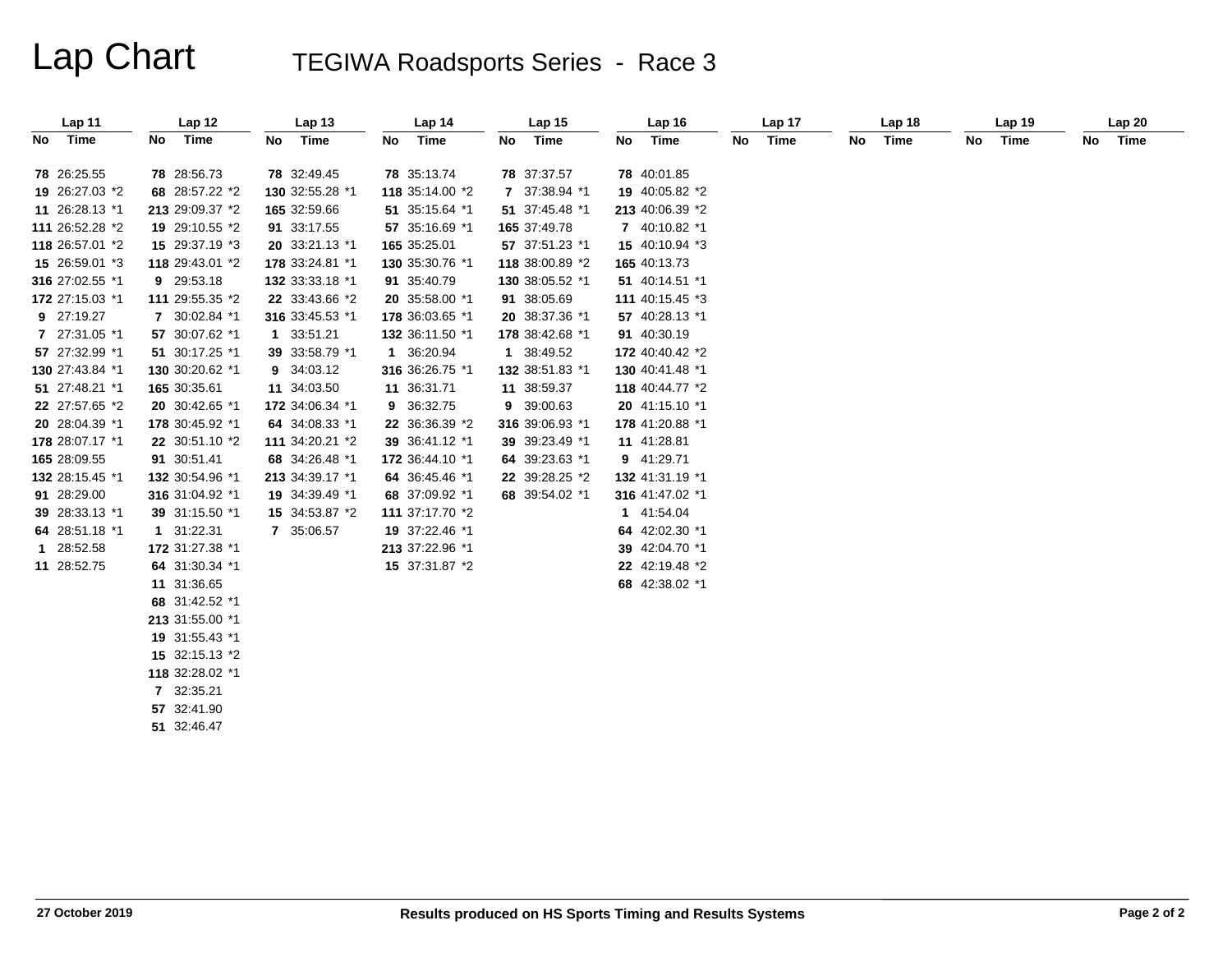# **TEGIWA Roadsports Series**

### **LAP TIMES - Race 3**

| $\mathbf{1}$   | <b>Nick WILLIAMSON</b> |                                                                           |                           |                           |                                                                        |                |                       |                         |                 |              |                            |  |  |  |  |
|----------------|------------------------|---------------------------------------------------------------------------|---------------------------|---------------------------|------------------------------------------------------------------------|----------------|-----------------------|-------------------------|-----------------|--------------|----------------------------|--|--|--|--|
|                | Lap<br>$1 \quad \Box$  | $\sim$ 1<br>2:33.95                                                       | $\overline{2}$<br>2:29.81 | 3 <sup>1</sup><br>2:33.27 | $\overline{\mathbf{4}}$<br>2:29.89                                     | 2:29.55        | $5 \t\t 6$<br>2:28.35 | $\mathbf{7}$<br>2:28.82 | 8<br>2:28.97    | 9<br>2:35.24 | 10 <sup>°</sup><br>3:45.30 |  |  |  |  |
|                | 11                     | 2:29.43                                                                   | 2:29.73                   | 2:28.90                   | 2:29.73                                                                | 2:28.58        | 2:28.52               |                         |                 |              |                            |  |  |  |  |
| $\overline{7}$ |                        | <b>Andy EBDON</b>                                                         |                           |                           |                                                                        |                |                       |                         |                 |              |                            |  |  |  |  |
|                | Lap                    | $\blacktriangleleft$                                                      | 2 <sup>1</sup>            | $\overline{\mathbf{3}}$   | $\overline{4}$                                                         | 5 <sub>1</sub> | 6                     | $\mathbf{7}$            | 8               | $9^{\circ}$  | 10 <sub>1</sub>            |  |  |  |  |
|                |                        | 1 2:40.45                                                                 | 2:34.56                   | 2:35.01                   | 2:35.15                                                                | 2:35.82        |                       | 2:35.29 2:43.63         | 4:05.54         | 2:33.05      | 2:32.55                    |  |  |  |  |
|                | 11                     | 2:31.79                                                                   | 2:32.37                   | 2:31.36                   | 2:32.37                                                                | 2:31.88        |                       |                         |                 |              |                            |  |  |  |  |
| 9              |                        | <b>Peter ERCEG</b>                                                        |                           |                           |                                                                        |                |                       |                         |                 |              |                            |  |  |  |  |
|                | Lap                    | $\sim$ 1.                                                                 | $2^{\circ}$               | $\sim$ 3                  | $\overline{4}$                                                         |                | $5 \t\t 6 \t\t 7$     |                         | 8               | 9            | 10 <sup>°</sup>            |  |  |  |  |
|                | $1 \quad \Box$         | 2:34.47                                                                   | 2:27.65                   | 2:27.98                   | 2:29.79                                                                | 2:29.15        | 2:29.29               | 2:28.23                 | 2:29.56         | 2:28.23      | 2:28.09                    |  |  |  |  |
|                | 11                     | 2:26.83                                                                   | 2:33.91                   | 4:09.94                   | 2:29.63                                                                | 2:27.88        | 2:29.08               |                         |                 |              |                            |  |  |  |  |
| 11             |                        | <b>David KEMPTON</b>                                                      |                           |                           |                                                                        |                |                       |                         |                 |              |                            |  |  |  |  |
|                | Lap                    | $\mathbf{1}$                                                              | 2 <sup>1</sup>            | 3 <sup>1</sup>            | $\overline{4}$                                                         | 5 <sub>1</sub> | 6                     | $\mathbf{7}$            | 8               | $9^{\circ}$  | 10 <sub>1</sub>            |  |  |  |  |
|                |                        | 12:44.52                                                                  | 2:27.07                   | 2:24.60                   | 2:23.50                                                                | 2:24.72        | 2:24.09               |                         | 2:29.28 4:21.13 | 2:26.03      | 2:23.19                    |  |  |  |  |
|                | 11                     | 2:24.62                                                                   | 2:43.90                   | 2:26.85                   | 2:28.21                                                                | 2:27.66        | 2:29.44               |                         |                 |              |                            |  |  |  |  |
| 15             |                        | <b>Robert REES</b>                                                        |                           |                           |                                                                        |                |                       |                         |                 |              |                            |  |  |  |  |
|                | Lap                    | $\sim$ $\sim$ 1.                                                          | 2 <sup>7</sup>            | $\sim$ 3                  | $\overline{4}$                                                         |                | $5 \t\t 6$            | $\mathbf{7}$            | 8               | 9            | 10 <sup>°</sup>            |  |  |  |  |
|                | $1 \quad \Box$         | 2:36.59                                                                   | 2:38.26                   | 2:38.95                   | 2:38.45                                                                | 2:38.63        | 2:38.58               | 2:48.49                 | 8:21.06         | 2:38.18      | 2:37.94                    |  |  |  |  |
|                | 11                     | 2:38.74                                                                   | 2:38.00                   | 2:39.07                   |                                                                        |                |                       |                         |                 |              |                            |  |  |  |  |
| 19             | <b>Tony HOBBS</b>      |                                                                           |                           |                           |                                                                        |                |                       |                         |                 |              |                            |  |  |  |  |
|                | Lap                    | $\blacktriangleleft$                                                      | $2^{\circ}$               | 3 <sup>7</sup>            | $\overline{\mathbf{4}}$                                                | 5 <sub>1</sub> | 6                     | $\mathbf{7}$            | 8.              | $9^{\circ}$  | 10 <sup>°</sup>            |  |  |  |  |
|                |                        | 1 2:53.81                                                                 | 2:43.08                   | 2:43.62                   | 2:43.77                                                                | 2:44.64        |                       | 2:44.93 2:52.89         | 4:16.86         | 2:43.43      | 2:43.52                    |  |  |  |  |
|                | 11                     | 2:44.88                                                                   | 2:44.06                   | 2:42.97                   | 2:43.36                                                                |                |                       |                         |                 |              |                            |  |  |  |  |
| 20             |                        | <b>Tim STRACEY</b>                                                        |                           |                           |                                                                        |                |                       |                         |                 |              |                            |  |  |  |  |
|                |                        | <b>Lap</b><br>1.                                                          | 2 <sup>1</sup>            | 3 <sup>7</sup>            | $\overline{4}$                                                         | $5 -$          | 6                     | $\mathbf{7}$            | 8               | 9            | 10 <sup>°</sup>            |  |  |  |  |
|                | $1 \quad \Box$         | 2:46.91                                                                   | 2:36.77                   | 2:39.64                   | 2:37.54                                                                | 2:36.85        | 2:37.34               | 2:37.12                 | 2:36.22         | 2:45.21      | 4:10.79                    |  |  |  |  |
|                | 11                     |                                                                           |                           |                           | 2:38.26 2:38.48 2:36.87 2:39.36                                        | 2:37.74        |                       |                         |                 |              |                            |  |  |  |  |
| 22             | <b>Chris FANTANA</b>   |                                                                           |                           |                           |                                                                        |                |                       |                         |                 |              |                            |  |  |  |  |
|                |                        | Lap 1 2 3 4 5 6 7 8 9 10                                                  |                           |                           |                                                                        |                |                       |                         |                 |              |                            |  |  |  |  |
|                |                        | 1 3:01.32                                                                 | 2:50.42                   |                           | 2:52.79  2:51.43  2:53.05  2:50.09  2:55.98  4:48.17  2:54.40  2:53.45 |                |                       |                         |                 |              |                            |  |  |  |  |
|                |                        | 11 2:52.56 2:52.73 2:51.86                                                |                           |                           | 2:51.23                                                                |                |                       |                         |                 |              |                            |  |  |  |  |
| 39             | <b>Adam LEWIS</b>      |                                                                           |                           |                           |                                                                        |                |                       |                         |                 |              |                            |  |  |  |  |
|                | Lap                    | 1 2 3 4 5 6 7 8 9 10                                                      |                           |                           |                                                                        |                |                       |                         |                 |              |                            |  |  |  |  |
|                |                        | 1 2:49.63 2:38.77 2:40.33 2:42.72 2:41.86 2:42.05 2:43.43 2:41.78 2:47.05 |                           |                           |                                                                        |                |                       |                         |                 |              | 4:05.51                    |  |  |  |  |
|                |                        | 11 2:42.37 2:43.29                                                        |                           |                           | 2:42.33 2:42.37 2:41.21                                                |                |                       |                         |                 |              |                            |  |  |  |  |
| 50             |                        | <b>Benjamin LEACH</b>                                                     |                           |                           |                                                                        |                |                       |                         |                 |              |                            |  |  |  |  |
|                |                        | Lap 1 2 3 4 5 6 7 8                                                       |                           |                           |                                                                        |                |                       |                         |                 | $9^{\circ}$  | 10                         |  |  |  |  |
|                |                        | 1 2:33.91                                                                 | 2:25.65                   |                           | 2:30.84 2:50.25 4:45.20                                                |                |                       |                         |                 |              |                            |  |  |  |  |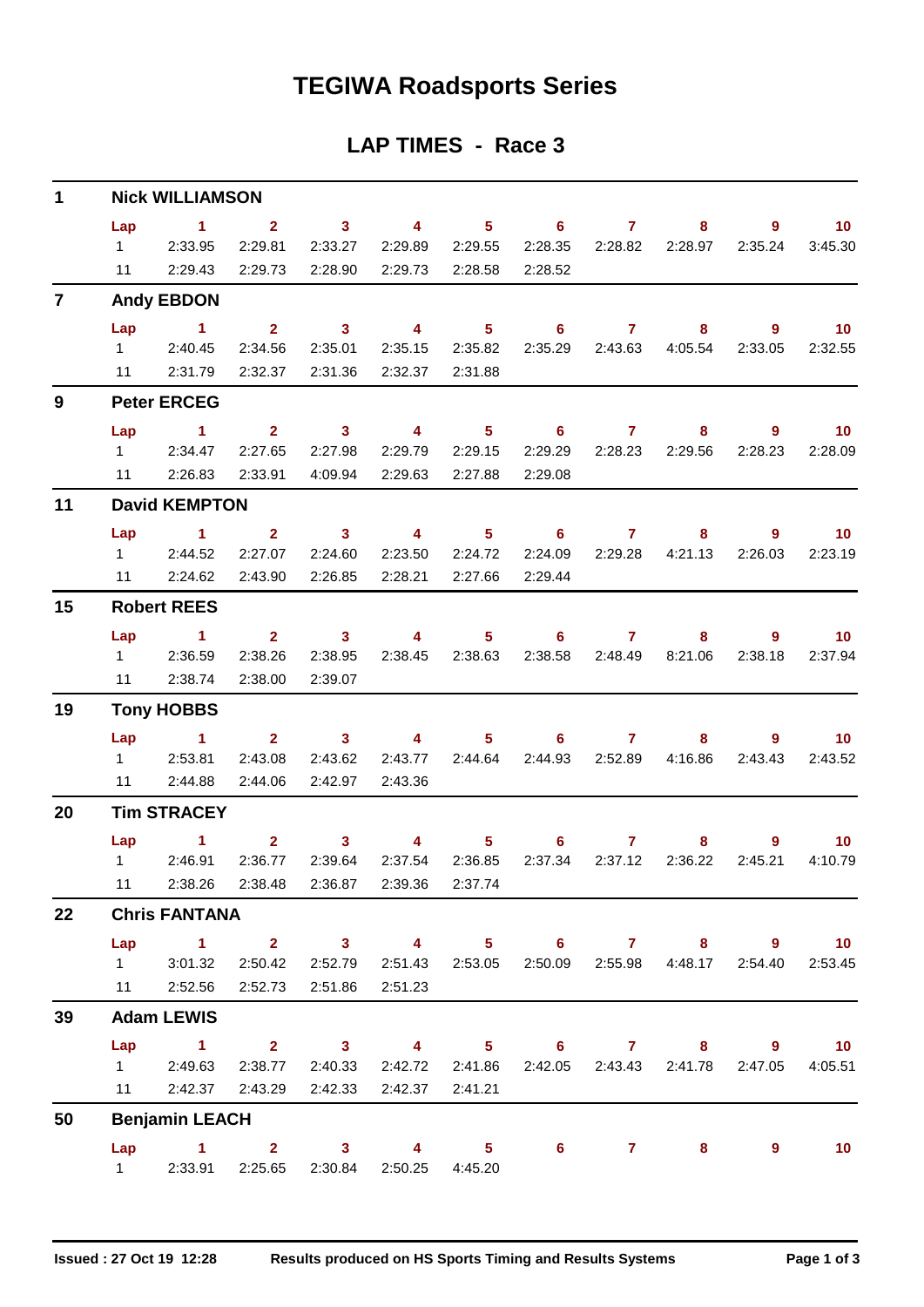| 51  | <b>Nathalie McGLOIN</b>                        |                                                                                   |                 |                 |                 |                |                                                               |                 |         |             |                 |  |  |  |
|-----|------------------------------------------------|-----------------------------------------------------------------------------------|-----------------|-----------------|-----------------|----------------|---------------------------------------------------------------|-----------------|---------|-------------|-----------------|--|--|--|
|     | Lap                                            | $\blacktriangleleft$                                                              | $\mathbf{2}$    | $\mathbf{3}$    | $\overline{4}$  | 5 <sup>5</sup> | $6\phantom{1}$                                                | $\overline{7}$  | 8       | 9           | 10 <sup>°</sup> |  |  |  |
|     | $1 \quad$                                      | 2:43.94                                                                           | 2:39.28         | 2:39.41         | 2:34.97         | 2:35.30        | 2:36.90                                                       | 2:40.88         | 2:40.89 | 4:08.18     | 2:28.46         |  |  |  |
|     | 11                                             | 2:29.04                                                                           | 2:29.22         | 2:29.17         | 2:29.84         | 2:29.03        |                                                               |                 |         |             |                 |  |  |  |
| 57  |                                                | <b>Jamie McHUGH</b>                                                               |                 |                 |                 |                |                                                               |                 |         |             |                 |  |  |  |
|     | Lap                                            | $\blacktriangleleft$                                                              | $\overline{2}$  | $\mathbf{3}$    | $\overline{4}$  | 5 <sup>5</sup> | $6^{\circ}$                                                   | $\mathbf{7}$    | 8       | 9           | 10 <sup>°</sup> |  |  |  |
|     | $1 \quad$                                      | 2:44.11                                                                           | 2:38.14         | 2:35.42         | 2:34.58         | 2:34.48        |                                                               | 2:34.14 2:34.32 | 2:34.72 | 2:39.63     | 4:03.45         |  |  |  |
|     | 11                                             | 2:34.63                                                                           | 2:34.28         | 2:34.79         | 2:34.54         | 2:36.90        |                                                               |                 |         |             |                 |  |  |  |
| 64  |                                                | <b>Simon WALKER</b>                                                               |                 |                 |                 |                |                                                               |                 |         |             |                 |  |  |  |
|     | Lap                                            | $\blacktriangleleft$                                                              | 2 <sup>1</sup>  | $\mathbf{3}$    | $\overline{4}$  | 5 <sup>1</sup> | $6\phantom{1}$                                                | 7               | 8       | 9           | 10              |  |  |  |
|     | $1 \quad$                                      | 2:54.34                                                                           | 2:43.28         | 2:45.07         | 2:42.62         | 2:43.87        | 2:45.15                                                       | 2:51.21         | 4:08.09 | 2:39.46     | 2:38.09         |  |  |  |
|     | 11                                             | 2:39.16                                                                           | 2:37.99         | 2:37.13         | 2:38.17         | 2:38.67        |                                                               |                 |         |             |                 |  |  |  |
| 68  | <b>Richard BAXTER</b>                          |                                                                                   |                 |                 |                 |                |                                                               |                 |         |             |                 |  |  |  |
|     | Lap                                            | 1.                                                                                | $\overline{2}$  | $\mathbf{3}$    | 4               | 5 <sup>1</sup> | 6.                                                            | $\mathbf{7}$    | 8       | 9           | 10 <sup>°</sup> |  |  |  |
|     | $1 \quad$                                      | 2:53.05                                                                           | 2:43.79         | 2:45.26         | 2:44.59         | 2:42.99        | 2:44.94                                                       | 2:45.55         | 2:47.07 | 4:06.83     | 2:43.15         |  |  |  |
|     | 11                                             | 2:45.30                                                                           | 2:43.96         | 2:43.44         | 2:44.10         | 2:44.00        |                                                               |                 |         |             |                 |  |  |  |
| 78  |                                                | <b>Kevin DENGATE</b>                                                              |                 |                 |                 |                |                                                               |                 |         |             |                 |  |  |  |
|     | Lap                                            | 1.                                                                                | $\mathbf{2}$    | $\mathbf{3}$    | 4               | 5 <sub>1</sub> | 6                                                             | 7               | 8       | 9           | 10 <sup>°</sup> |  |  |  |
|     | $1 \quad$                                      | 2:27.71                                                                           | 2:23.76         | 2:24.01         | 2:22.88         | 2:23.02        | 2:23.54                                                       | 2:23.51         | 2:24.93 | 2:23.39     | 2:24.02         |  |  |  |
|     | 11                                             | 2:24.78                                                                           | 2:31.18         | 3:52.72         | 2:24.29         | 2:23.83        | 2:24.28                                                       |                 |         |             |                 |  |  |  |
| 91  | <b>Hugh GURNEY</b>                             |                                                                                   |                 |                 |                 |                |                                                               |                 |         |             |                 |  |  |  |
|     | Lap                                            | $\blacktriangleleft$                                                              | 2 <sup>1</sup>  | $\mathbf{3}$    | 4               | 5              | 6.                                                            | $\mathbf{7}$    | 8       | 9           | 10              |  |  |  |
|     | $1 \quad$                                      | 2:44.00                                                                           | 2:22.82         | 2:23.79         | 2:24.69         | 2:22.24        | 2:24.21                                                       | 2:24.83         | 2:36.37 | 3:59.14     | 2:23.37         |  |  |  |
|     | 11                                             | 2:23.54                                                                           | 2:22.41         | 2:26.14         | 2:23.24         | 2:24.90        | 2:24.50                                                       |                 |         |             |                 |  |  |  |
| 111 | <b>Joshua HARMER</b>                           |                                                                                   |                 |                 |                 |                |                                                               |                 |         |             |                 |  |  |  |
|     | Lap                                            | 1.                                                                                | $\mathbf{2}$    | $\mathbf{3}$    | 4               | 5              | 6                                                             | 7               | 8       | 9           | 10              |  |  |  |
|     | $1 \quad \Box$                                 | 3:16.64                                                                           | 2:57.59         | 2:56.90         | 2:56.60         | 2:56.09        | 2:56.74                                                       | 2:58.01         | 2:56.74 | 2:56.97     | 3:03.07         |  |  |  |
|     | 11                                             |                                                                                   | 4:24.86 2:57.49 | 2:57.75         |                 |                |                                                               |                 |         |             |                 |  |  |  |
| 118 | <b>Robert QUANTRELL</b>                        |                                                                                   |                 |                 |                 |                |                                                               |                 |         |             |                 |  |  |  |
|     |                                                | Lap 1 2 3 4 5 6 7 8 9 10                                                          |                 |                 |                 |                |                                                               |                 |         |             |                 |  |  |  |
|     |                                                | 1 3:00.03                                                                         | 2:47.93         | 2:46.26         |                 |                | 2:48.77 2:45.42 2:46.93 2:53.33 4:20.12 2:48.22 2:46.00       |                 |         |             |                 |  |  |  |
|     |                                                | 11  2:45.01  2:45.98  2:46.89                                                     |                 |                 | 2:43.88         |                |                                                               |                 |         |             |                 |  |  |  |
| 130 |                                                | <b>Joshua LEAK</b>                                                                |                 |                 |                 |                |                                                               |                 |         |             |                 |  |  |  |
|     | Lap                                            | 1 2 3 4 5 6 7 8 9 10                                                              |                 |                 |                 |                |                                                               |                 |         |             |                 |  |  |  |
|     |                                                | 1 2:45.62 2:38.84 2:39.18 2:36.71 2:34.77 2:34.79 2:39.87 2:34.39 2:38.51 4:01.16 |                 |                 |                 |                |                                                               |                 |         |             |                 |  |  |  |
|     |                                                | 11 2:36.78 2:34.66 2:35.48                                                        |                 |                 | 2:34.76 2:35.96 |                |                                                               |                 |         |             |                 |  |  |  |
| 132 | <b>Mike RAYNER</b><br>Lap 1 2 3 4 5 6 7 8 9 10 |                                                                                   |                 |                 |                 |                |                                                               |                 |         |             |                 |  |  |  |
|     |                                                | 1 2:52.28                                                                         |                 | 2:38.51 2:39.40 |                 |                | 2:39.89  2:40.38  2:38.55  2:39.31  2:43.02  2:46.44  3:57.67 |                 |         |             |                 |  |  |  |
|     |                                                | 11  2:39.51  2:38.22  2:38.32  2:40.33  2:39.36                                   |                 |                 |                 |                |                                                               |                 |         |             |                 |  |  |  |
| 148 |                                                | <b>Mike NASH</b>                                                                  |                 |                 |                 |                |                                                               |                 |         |             |                 |  |  |  |
|     |                                                |                                                                                   |                 |                 |                 |                |                                                               |                 |         |             |                 |  |  |  |
|     |                                                | Lap 1 2 3 4 5 6 7 8<br>1 3:02.01                                                  |                 |                 |                 |                | 2:50.05  2:51.45  2:51.38  2:51.86  2:49.30  2:58.16  4:57.52 |                 |         | $9^{\circ}$ | 10              |  |  |  |
|     |                                                |                                                                                   |                 |                 |                 |                |                                                               |                 |         |             |                 |  |  |  |